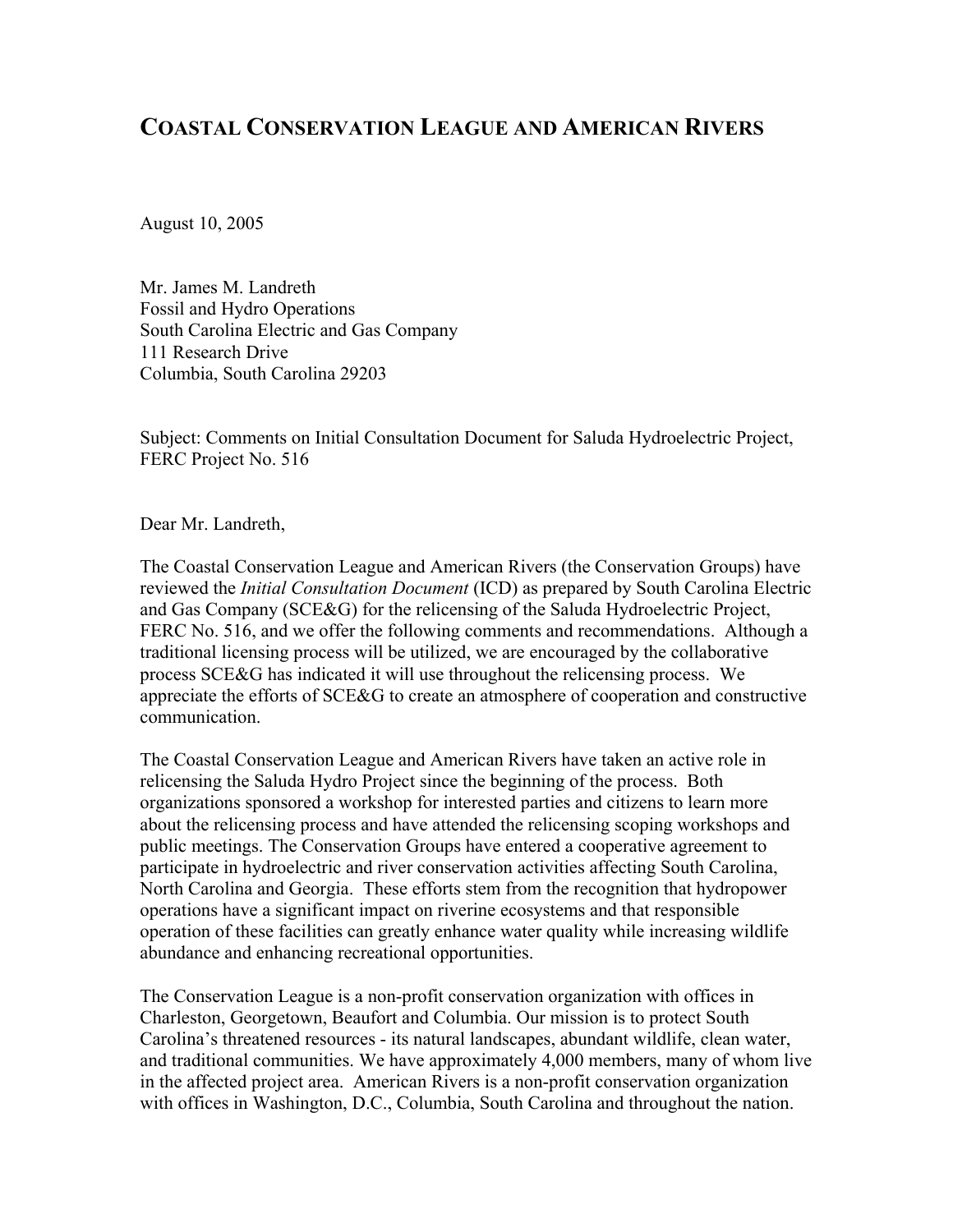We are dedicated to the protection and restoration of the nation's streams. With over 35,000 members across the country, including those that live in the project vicinity, American Rivers is one of the nation's leading river conservation groups.

The Conservation Groups would like to take this opportunity to communicate clearly to SCE&G what we hope to achieve in this relicensing proceeding. Our resource objectives will guide our participation in this proceeding, including development of the comprehensive study plan. The resource objectives of primary concern include:

- Improvement to the stream flow regimen necessary for natural flow values and ecological processes essential to river health, including riparian, wetland and floodplain functions,
- protection and restoration of fish and wildlife habitat and mitigation for project-related habitat losses,
- analysis of diadromous fish, existing and potential, in the project area upstream and downstream of the Saluda Dam,
- protection and enhancement of water quality standards including existing and classified uses,
- protection and enhancement of rare, threatened and endangered plant and animal species,
- prudent management of the project for the Lake Murray reservoir, the Lower Saluda River, portions of the Broad and Congaree rivers, and Congaree National Park which are affected by project operations,
- enhancement of recreational opportunities including identifying future recreation areas and access points,
- coordination of water releases in a manner that fully protects the human health and safety of all resource users.

It is with a view toward these objectives that we offer comments on the ICD.

I. The Legal and Regulatory Context

Under the Federal Power Act (FPA), the Federal Energy Regulatory Commission (FERC) may issue a new license for an existing hydroelectric project only if to do so would be in the public interest. 16 U.S.C. § 803(a). In making its public interest inquiry, FERC is required to provide "equal consideration" to a range of public purposes, including the protection of fish, wildlife, recreation, and environmental quality. The FPA makes clear that relicensing is not a continuation of the status quo, but a reconsideration of the past commitment of the river resource based on present day values and "then existing laws and regulations."  $16$  U.S.C. § 808(a).

The Federal Power Act further requires that any new license contain conditions that adequately and equitably protect, mitigate, and enhance fish and wildlife resources. 16 U.S.C. § 803(j). Thus, FERC is required to assure that during any new license term fish and wildlife and their habitats are protected and restored, and that unavoidable, ongoing project impacts are mitigated.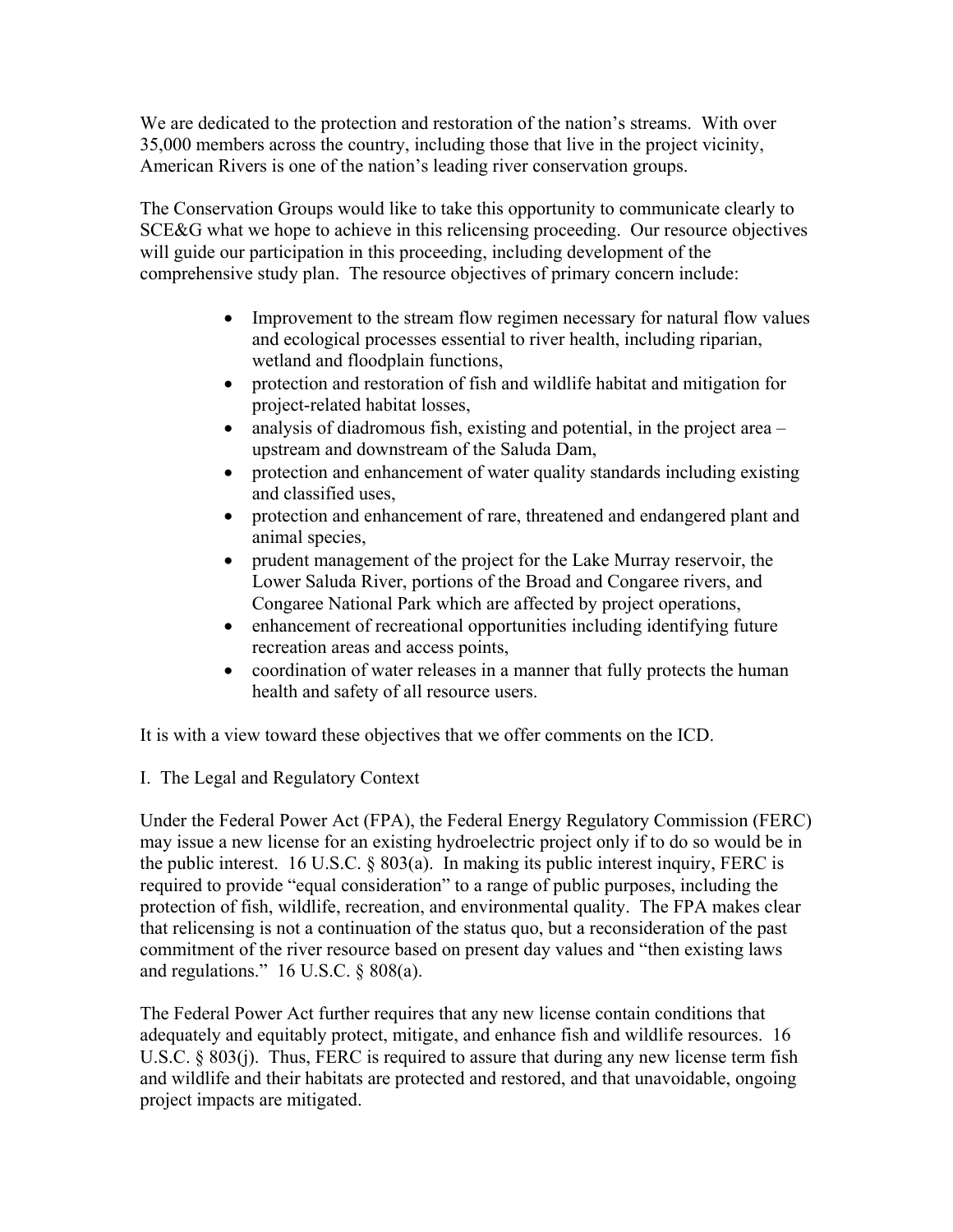Independent of the FPA, the National Environmental Policy Act (NEPA), 42 U.S.C. § 4321 *et seq.*, requires that FERC assess the past, present, and reasonably foreseeable environmental impacts of the hydroelectric project licensing and evaluate alternatives that would avoid these impacts. This requirement applies to applications for new licenses for existing projects because relicensing constitutes a new, irreversible, and irretrievable commitment of a public resource.<sup>1</sup>

Today, the protection and restoration of the ecosystem integrity of our rivers and public recreation opportunities is widely recognized by citizens of South Carolina as one of the highest public priorities. Accordingly, substantial emphasis should be placed on opportunities to further these priorities during the relicensing process. While we understand SCE&G's interest in maintaining the Saluda Hydroelectric Project as a power producing operation, it is critical that the company develop a complete factual record on which the Commission can give equal consideration to power and non power values, including restoration and enhancement of the downstream river ecosystem and its recreational values. Also, there must be biologically and scientifically sound information upon which agencies can base their terms, conditions, and recommendations. This requires that SCE&G evaluate a range of protection, mitigation, and enhancement (PM&E) measures and operational alternatives to current operations, including removal of parts of or all of the Project, and run-of-river operations.

#### **Santee River Basin Model**

We are developing a hydrologic/operations model for the Santee River basin which includes the Saluda River and the Saluda Project. The model includes inflow, lake levels, project operation and downstream flow information. The first two phases of the model, (1) the Santee and Cooper rivers and (2) the Catawba and Wateree rivers are complete. The final phase, which is nearing completion, is for the Congaree River basin and includes operations of the Saluda Project and hydrologic considerations for the Congaree National Park. The model is able to evaluate flows, lake levels and operations under baseline conditions and operational alternatives. We developed the model to be an effective, transparent tool to assess how alternatives can balance public benefits of FERC projects, including Saluda, during the new license terms. The model and related documentation are available at www.n-h-i.org/srm.html. We offer the Santee River Basin Model at no charge to SCE&G and other stakeholders as a tool for the Saluda relicensing.

# **Recommendations for Studies to Address Information Needs**

#### **7.3.4 Maintenance/Emergency Protocol Study**

**STUDY REQUEST:** We recommend a study to develop a protocol for handling standard maintenance and emergencies on the project site that will meet the needs of SCE&G and protect public values to maximum extent possible. The study should explore how to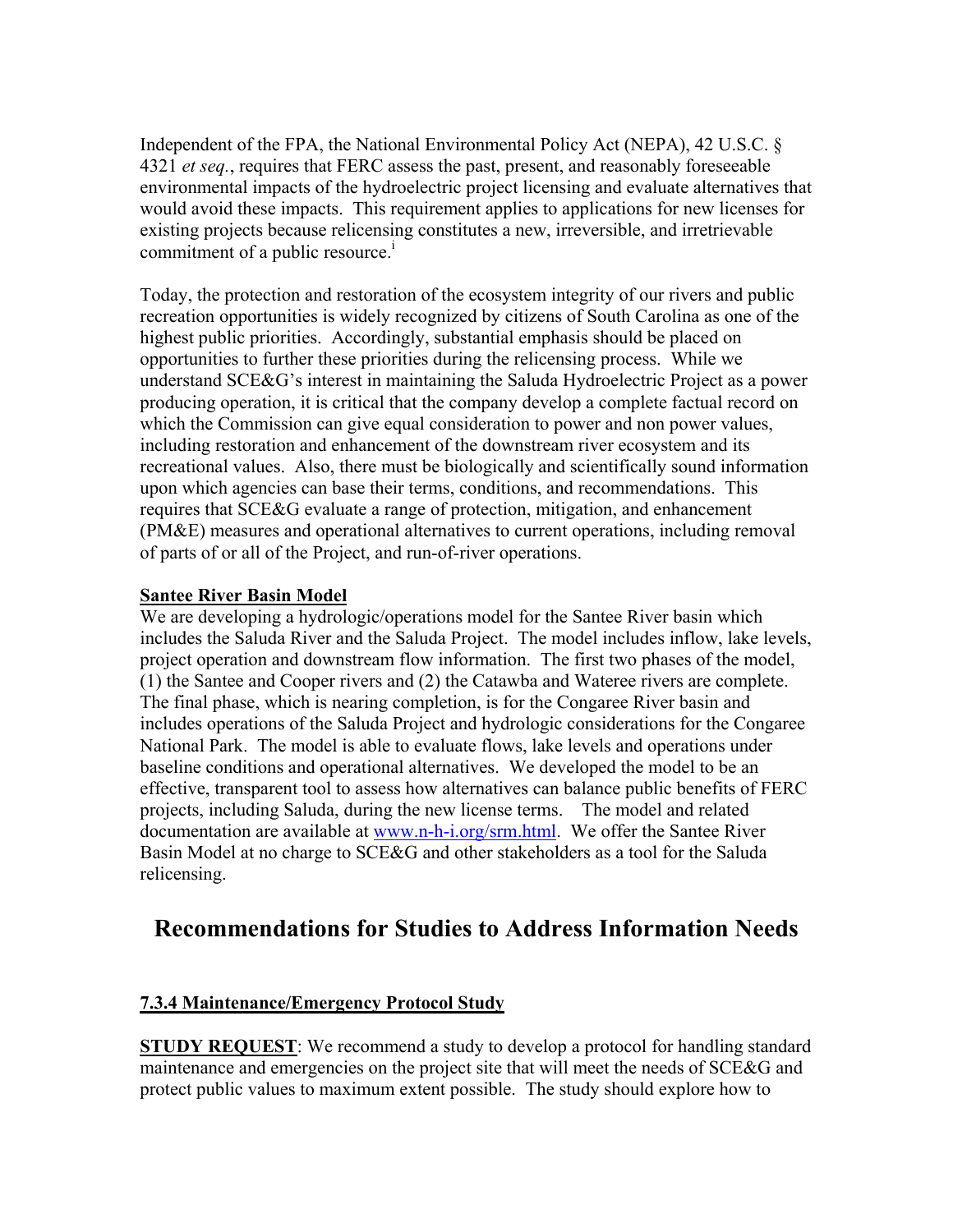minimize impacts to water quality and recreation when performing routine maintenance and dealing with emergency conditions such as floods or inclement weather.

**PUBLIC INTEREST:** Handling routine maintenance and emergency conditions in a prompt and reliable manner furthers the goals of downstream safety and water quality and is in the public interest.

**NEXUS TO PROJECT**: This study relates to the project in that it deals with maintenance and equipment replacement within the dam itself and in other areas of the project. Emergency conditions refer to instances in which outside factors require that the dam be operated in a way that is out of the ordinary.

**AVAILABLE INFO**: To our knowledge there is little information available about maintenance and emergency protocols outside of the USGS gauge records reflecting flows in high water storm events.

**BASIC METHODOLOGY**: The study should identify the types of regular maintenance that occur at the Saluda project and how the performance of that maintenance has affected operations in the past. The resulting protocol should reflect SCE&G's best judgment on how to perform regular maintenance without sacrificing water quality, safety, or recreation. The emergency protocol should involve a similar analysis of past emergencies, how they affected operations and specific conclusions about how to operate during those events to protect water quality, safety, and recreation.

## **7.4.3 SAFETY AND WARNING SYSTEM STUDY**

**STUDY REQUEST**: We recommend a study on the Lower Saluda River to assess and improve the rising water alert system and to implement other safety measures to account for hazardous conditions created by project operations.

**PUBLIC INTEREST**: It is in the public interest to be able to safely and reliably recreate upon waters of the state to the maximum extent possible. A study of existing and possible safety measures will reveal the most effective way to protect the public from the safety hazards on the Lower Saluda that have been created by the Saluda Hydro project.

**NEXUS TO PROJECT**: There have been numerous drownings on the Lower Saluda River associated with project operations. The proximity of the Saluda Dam to heavily used recreation areas means that project releases quickly and drastically alter the river, bringing it to unsafe recreation levels in a dangerously short period of time. The public using the Saluda River is unable to safely and quickly react to these releases without an effective warning system in place. The current warning lights and sirens have been noted as ineffective in most reaches of the river.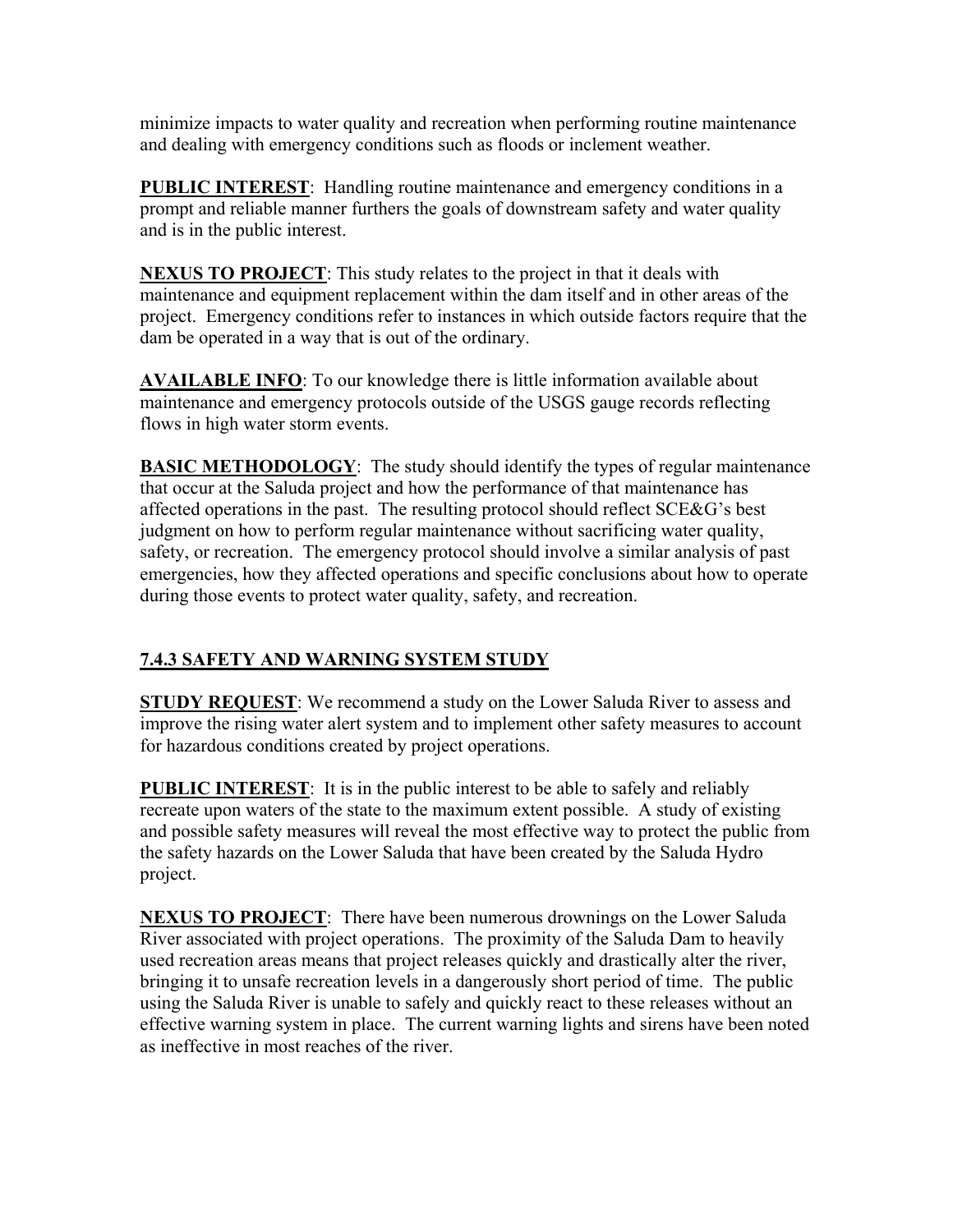**AVAILABLE INFORMATION**: The comments of several stakeholders have demonstrated that fishermen, boaters and other river users have repeatedly been subject to sudden water level changes without warning. These instances have caused loss of property and threatened serious physical harm. SCE&G has stated that the warning system was in working order during these times, demonstrating that the current system is ineffective in at least those stretches of river.

**BASIC METHODOLOGY:** As a practical matter, the study should examine various types of warning systems at all sites used by the public for recreation. River reaches popular for fishing, swimming and boating - including the river immediately below the dam, Saluda Shoals Park, the shoals below I-26 and millrace rapids - should be included. The study should include the amount of time required for various volumes of release to reach the recreation sites to give an idea of exactly how much time river users have to react. The study should also examine signs, lights and other visual warnings as well as horns or sirens to meet the needs of river users of all abilities.

## **7.4.5 RIVER INFORMATION SYSTEM STUDY**

**STUDY REQUEST**: We recommend a study of how to develop a public information system to communicate river conditions and project operations to river users. Potential media include signs and kiosks, the internet, and dedicated, toll-free telephone lines. Information to be communicated should include required flow releases, weekly forecasts of project operations, real-time reporting of conditions and other information useful to the public using the Saluda River.

**PUBLIC INTEREST**: Availability of river condition and project operation information is in the public interest because it would allow for safe and effective planning by river users. For example, whitewater boaters could plan trips for periods of high flow, while less experienced boaters and anglers could avoid the river at those times as a safety precaution. A well functioning public information system will provide safety, economic, and convenience benefits.

**NEXUS TO PROJECT**: The Saluda hydro project has a pervasive effect on river at all times. The way the project is operated dictates what uses the river can or cannot support at any given time and affects thousands of people every year. Taken together, these facts demonstrate a sufficient nexus between project operations and the need for an effective means of disseminating information to river users.

**AVAILABLE INFORMATION**: To our knowledge there is no public information system for the lower Saluda River. The existing warning system (see Section 7.4.3), while important for warning users of dam releases or other life threatening conditions, does not provide the public with information for planning. Likewise the color-coded river level poles are important for those actively using the river, but do not provide information on future river conditions.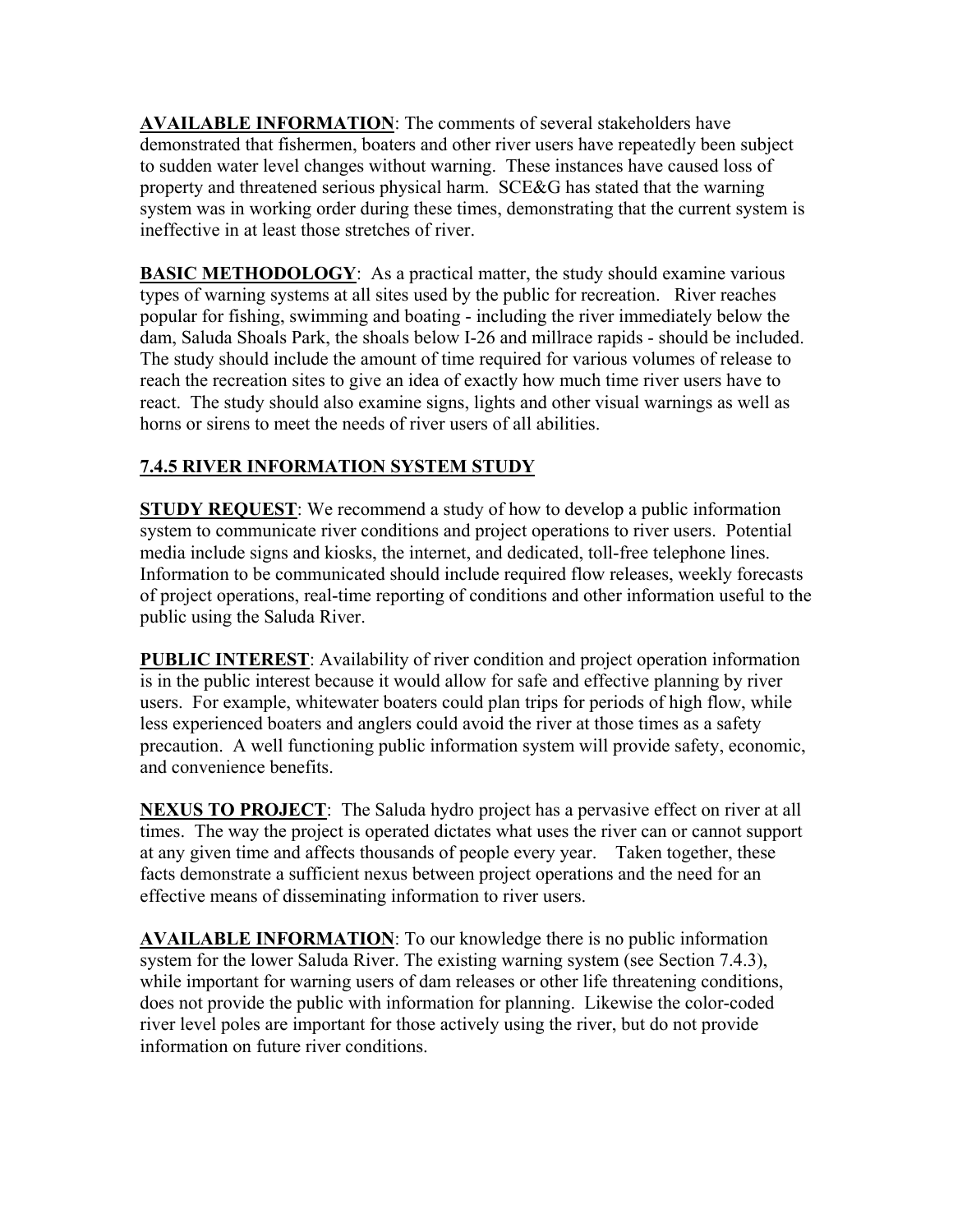**BASIC METHODOLOGY**: The study should explore the most effective means of posting the information whether by phone, internet or signage or a combination of those to reach the greatest number of river users possible. The information should include an annual schedule of minimum flow requirements, recent rainfall, weekly forecasts of expected operations, real-time operations and flow information, and other useful information. The information should include what rapids require what levels of paddling expertise at different water levels and include warnings about dangers present in varying flow scenarios. The study should examine in what languages other than English the information should be published, such as Spanish.

## **9.0 Water Quality Studies**

## **STUDY REQUEST:**

We recommend studies that objectively evaluate the effects of project operations (e.g. impoundment of the river and tributary streams, reservoir stratification, hypolimnetic discharges, project equipment and flow alterations, etc.) on water quality and how that affects habitat requirements of aquatic biota in the reservoir and river segments.Project operations and enhancements that would result in water quality that fully supports all aquatic life uses in the reservoir and river segments affected by the Project should be evaluated.

**PUBLIC INTEREST:** Good water quality and the maintenance/enhancement of aquatic habitats is an issue clearly in the public interest and is reflected in state and federal laws, as well as in the policies and guidance of state and federal agencies charged with protecting these resources for the public good.

**NEXUS TO PROJECT:** Project operations directly affect water quality and subsequently aquatic habitat by impounding streams, altering flows and releasing poor quality water.

**AVAILABLE INFORMATION:** Numerous watershed and water quality publications are available from SC DHEC. This agency also has guidance on the different assimilative capacities of free-flowing versus impounded waters. Effects of water quality alterations on aquatic biota are well documented in the scientific literature. Specific to the Saluda Project are effects of low oxygen on native fishes and trout populations, of temperature/dissolved oxygen "squeeze" on reservoir populations of striped bass, and of altered temperature regimens on spawning success of diadromous and riverine fishes. Effects of Saluda operations on Congaree River temperatures and striped bass spawning success are discussed in *Factors affecting recruitment of striped bass, Morone saxatillis, in the Santee-Cooper system, South Carolina* (Bulak 1994).

SCE&G has conducted extensive studies on reservoir water quality and project discharges. This information will serve as an important basis for developing new study plans.

## **BASIC METHODOLOGY:**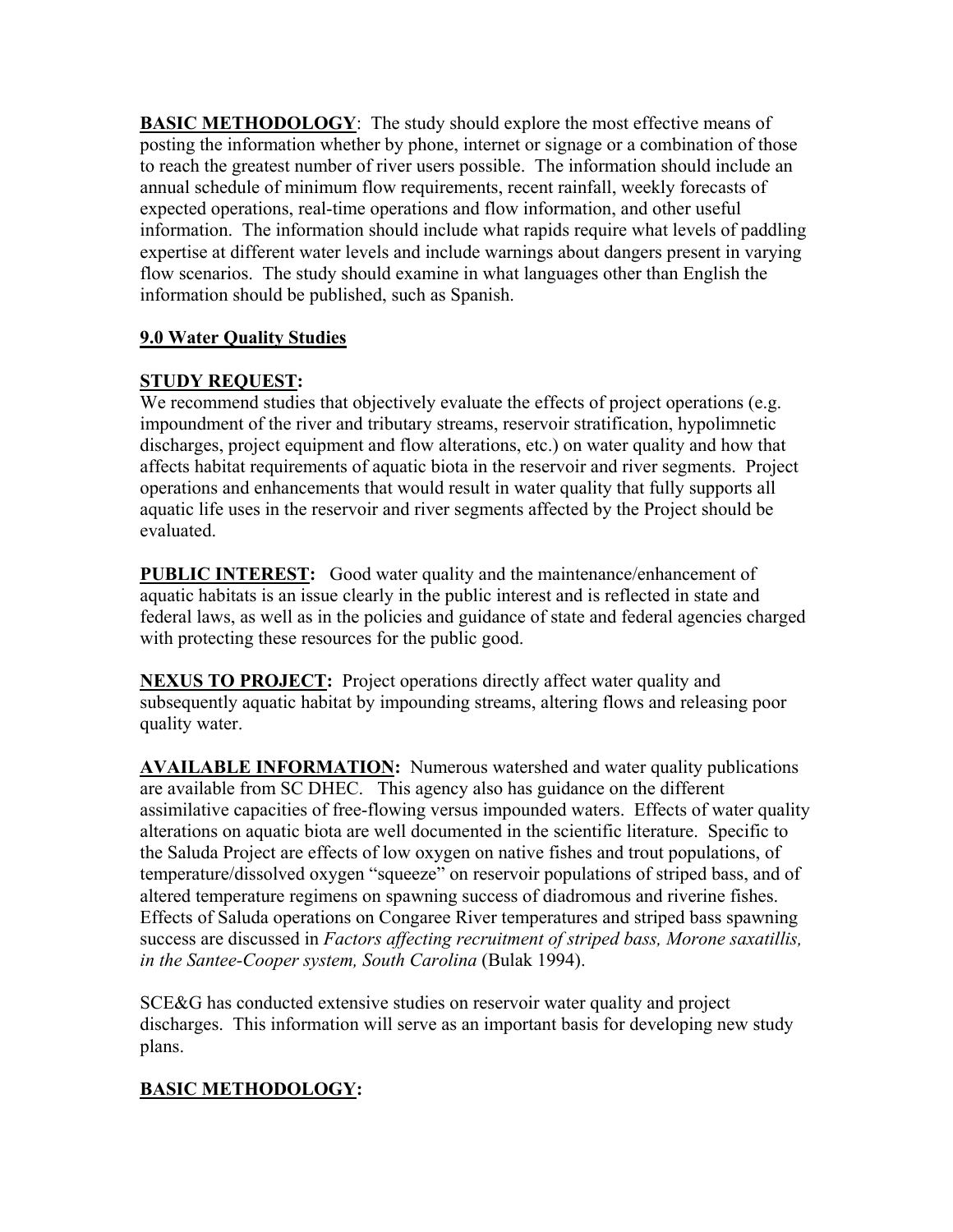• SCE&G should work with interested stakeholders to develop detailed study plans. Study methods should be tailored to meet issues specific to the reservoir, tailwater and river segments.

• The effectiveness of newly installed hub baffles and venting equipment should be assessed to determine if water quality standards can be fully met for the Saluda River or if additional enhancements are needed. If the latter is the case, then the study should be expanded to evaluate other methods for meeting water quality standards.

• The effects of project operations on summer habitat for striped bass in the reservoir forebay should be studied. Periodic fish kills have occurred in the forebay as a result of the temperature/dissolved oxygen squeeze phenomena. Striped bass are native to the Saluda River and have been stocked in the reservoir for decades. The study should also determine mitigative measures (e.g. forebay oxygenation) to reduce or avoid future striped bass fish kills.

• The effects of Project Operations on water temperature, and spawning and recruitment of diadromous and riverine fish in the Saluda and Congaree rivers should be studied. Of primary interest is if rapid temperature changes associated with project operations have an effect on spawning behavior, incubation success, fry survival and recruitment. If project effects are documented then mitigative measures (e.g. alternative flow regimens) should be evaluated so that all classified and existing uses of the Saluda and Congaree rivers can be met.

• The effects of Project Operations on water temperature and dissolved oxygen, and freshwater mussel populations in the Saluda and Congaree rivers downstream of the project. Of primary interest is if water quality changes associated with project operations have an effect on recruitment and survival of mussels. If effects are documented then mitigative measures should be evaluated so that all classified and existing uses of the Saluda and Congaree rivers can be met.

#### **9.2.3 SEDIMENT REGIMEN AND SEDIMENT TRANSPORT STUDIES**

## **STUDY REQUEST:**

We recommend a study of the current sediment regimen throughout the Project area and of Project effects on sediment regimen of the lower Saluda River. The study should focus on sediment composition, bedload movement, gravel deposition, sediment storage behind dams, and bedload changes below the dam; and project effects on downstream geomorphometry, sediment availability and streambank erosion. This study should also evaluate and develop appropriate PM&E measures to assure sediments downstream of the project fully support all lifestages of aquatic biota including habitat for fish spawning and macroinvertebrates. Alternatives should be developed to mitigate for project impacts to the sediment regimen including the addition of gravel to enhance spawning substrates.

**PUBLIC INTEREST:** Appropriate sediment regimens and necessary flows for geomorphological processes are recognized as essential components of a healthy river ecosystem, and for the needs of species-specific lifecycle and habitat requirements.

**NEXUS TO PROJECT:** Project facilities and operations directly alter the sediment regimen and sediment transport in the Saluda and Congaree rivers.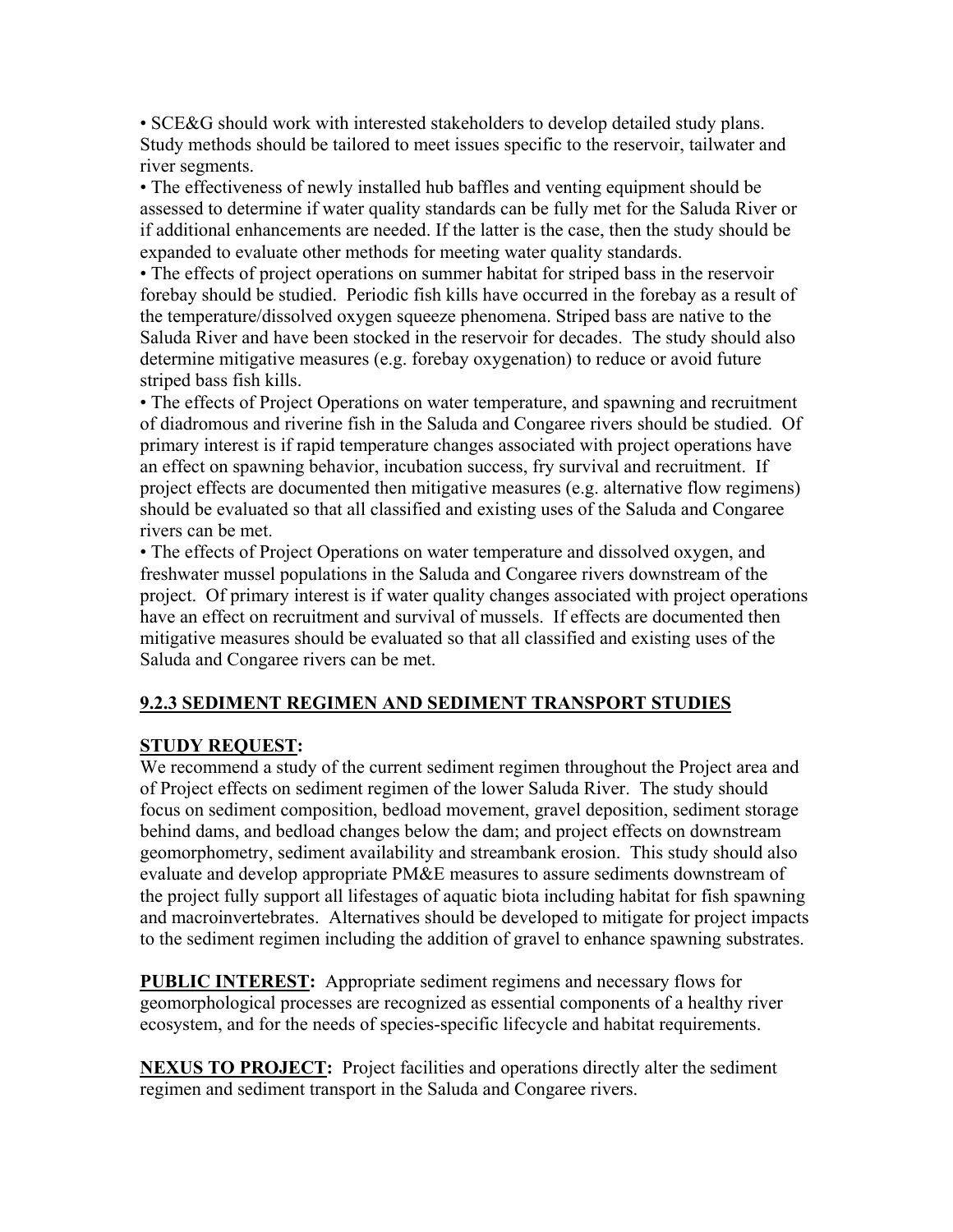**AVAILABLE INFORMATION:** Numerous scientific papers have been published on the effects of hydropower operations on sediment regimens including downstream erosion and geomorphological effects. A review of study methods can be found in Instream Flows for Riverine Resource Stewardship (2002).

We know of no site-specific information on the river's sediment regimen or the effects of project operations thereon.

## **BASIC METHODOLOGY:**

• SCE&G should work with interested stakeholders to develop detailed study plans.

• A comprehensive study is needed since there appears to be no information related to the sediment regimen, river geomorphology and any effects the Project may be having on such. (The ICD contains no information.)

• Identify geomorphological factors that control channel features and biological processes in the river.

• Of particular interest are Project effects on habitat requirements for spawning fishes, including shortnose sturgeon (a federally endangered species) found downstream of the Project, native fishes of the Saluda River, and trout populations.

• Mitigative measures should be evaluated as part of the study including changes in operations, supplementing gravel budgets in key reaches, protecting riparian buffers to reduce streambank erosion potential, etc.

**Study Locations:** The sediment regimen should be studied throughout the entire Project area.

## **9.2.2.7 RESERVOIR LEVEL STUDY**

**STUDY REQUEST**: We recommend a study to objectively look at the effects of alternative reservoir operations on (1) recreational boating in reservoir headwaters and the main reservoir body, (2) near-shore aquatic habitat within the reservoir, and (3) the ability to release downstream flows to meet recreational and ecological needs of the Saluda and Congaree rivers. The study should also evaluate how current operations with fall draw downs and spring filling affect recreational and ecological values in the Saluda and Congaree rivers and the Congaree National Park.

**PUBLIC INTEREST:** This reservoir level study is in the public interest because public uses of the reservoir and the river are directly affected by this component of project operations.

**NEXUS TO PROJECT**: Water levels affect the navigability of the reservoir, especially in headwater areas and are under the direct control of SCE&G. If the reservoir is not kept at a certain level the ability to release downstream flows can be limited. The dependence of downstream flow and habitat on project operations creates a sufficient nexus to merit a study. The fall drawdown and the spring filling cycle is controlled exclusively by project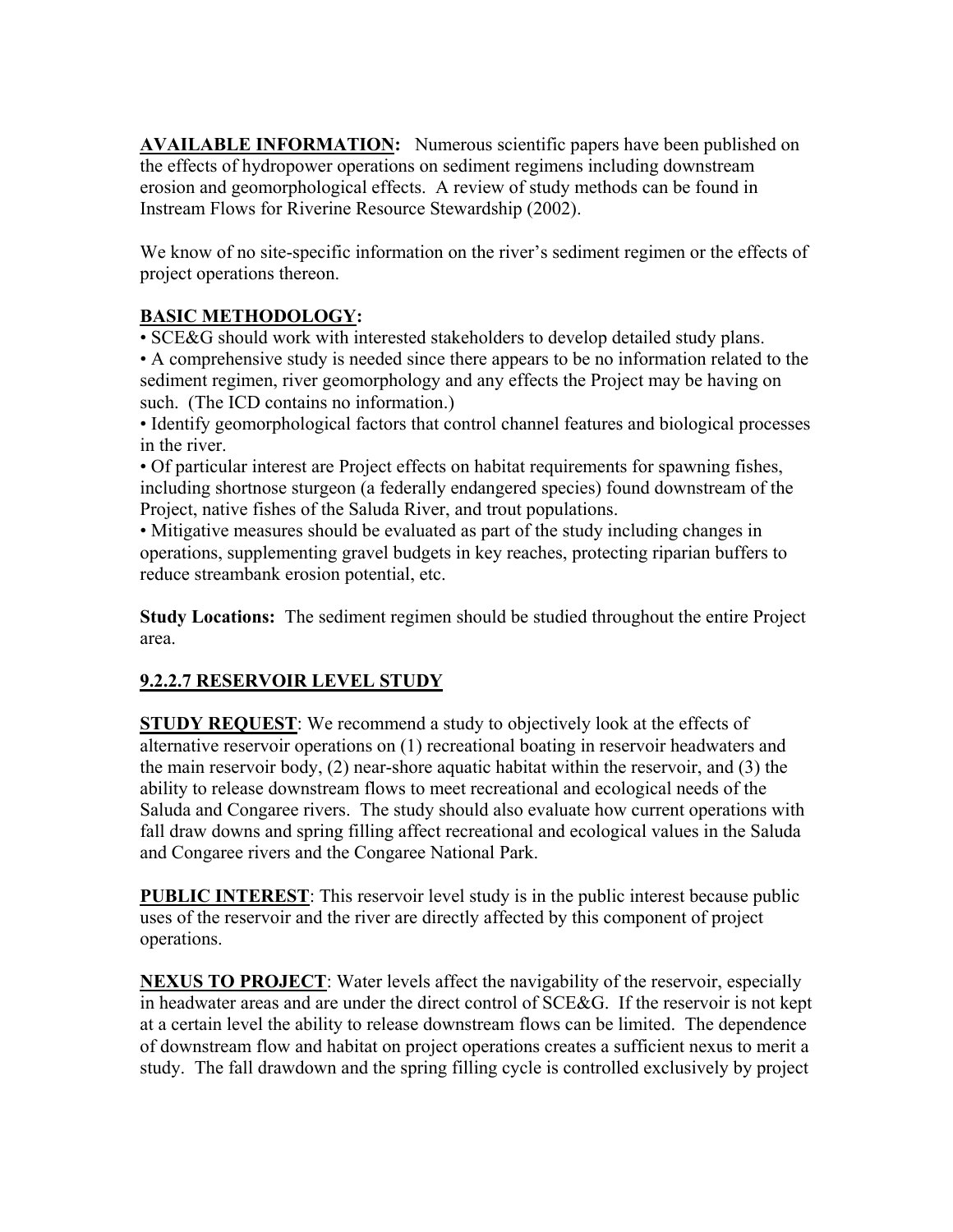operations and have extensive effects on reservoir and river habitat (Saluda and Congaree) as well as headwater and downstream recreation/navigability.

**AVAILABLE INFORMATION**: It is our understanding that there have been studies conducted, including the comprehensive water quality report referenced in the ICD at page 71, by SCE&G with State resource agencies contributing data. These studies have identified the types of habitat on most of the lake and more detailed information is available for areas deemed "environmentally sensitive area". This information will be useful background for a reservoir fluctuation study. We are not aware of studies specific to lake level fluctuation as it pertains to aquatic habitat, downstream flows, and recreation.

#### **BASIC METHODOLOGY:**

(1) Effects of drawdown on recreational boating: The surface area of Project headwaters and the main reservoir meeting navigation criteria should be evaluated at one foot intervals of drawdown. Separate criteria should be evaluated for motorized and nonmotorized boating to establish the feasibility of navigation and recreation at different levels.

(2) Ability to release downstream flows: A hydrologic/operations a model, such as the Santee River Basin Model, should be used to determine what effect reservoir levels and the existing drawdown cycle have on the ability to release water to meet seasonal downstream flow needs for recreational and ecological values of the Saluda and Congaree rivers. This analysis needs to include effects on inundation patterns in the Congaree National Park.

(3) Reservoir near-shore aquatic habitat: Evaluate the effects of alternative water levels on near-shore fish and wildlife habitats. Existing maps and data on near-shore habitats should be evaluated to insure accuracy and reliability. Aerial photography and GIS mapping should be used to determine the total area of near-shore habitat affected by incremental levels of draw down.

Where no reliable data exists, habitat maps should be developed for the reservoir and the Saluda River headwaters. Representative transects perpendicular to the shoreline should be selected and evaluated. The number of transects selected and their distribution within the reservoir should be determined from the total length of shoreline comprising each habitat type and its distribution throughout the reservoir. The vertical distributions of habitats from the resulting transects should be summarized by one foot depth contours from full pool. The information should then be incorporated into a GIS database that also includes bathymetric data. This data should be used to calculate changes in the surface area of near-shore of habitat at one foot increments throughout the existing drawdown zone.

#### **10.2 INSTREAM FLOW STUDIES FOR THE AQUATIC ECOSYSTEM**

#### **STUDY REQUEST:**

We recommend a study of how project operations affect stream flows and what flow regimen(s) would best meet the requirements of the aquatic ecosystem. Flow regimens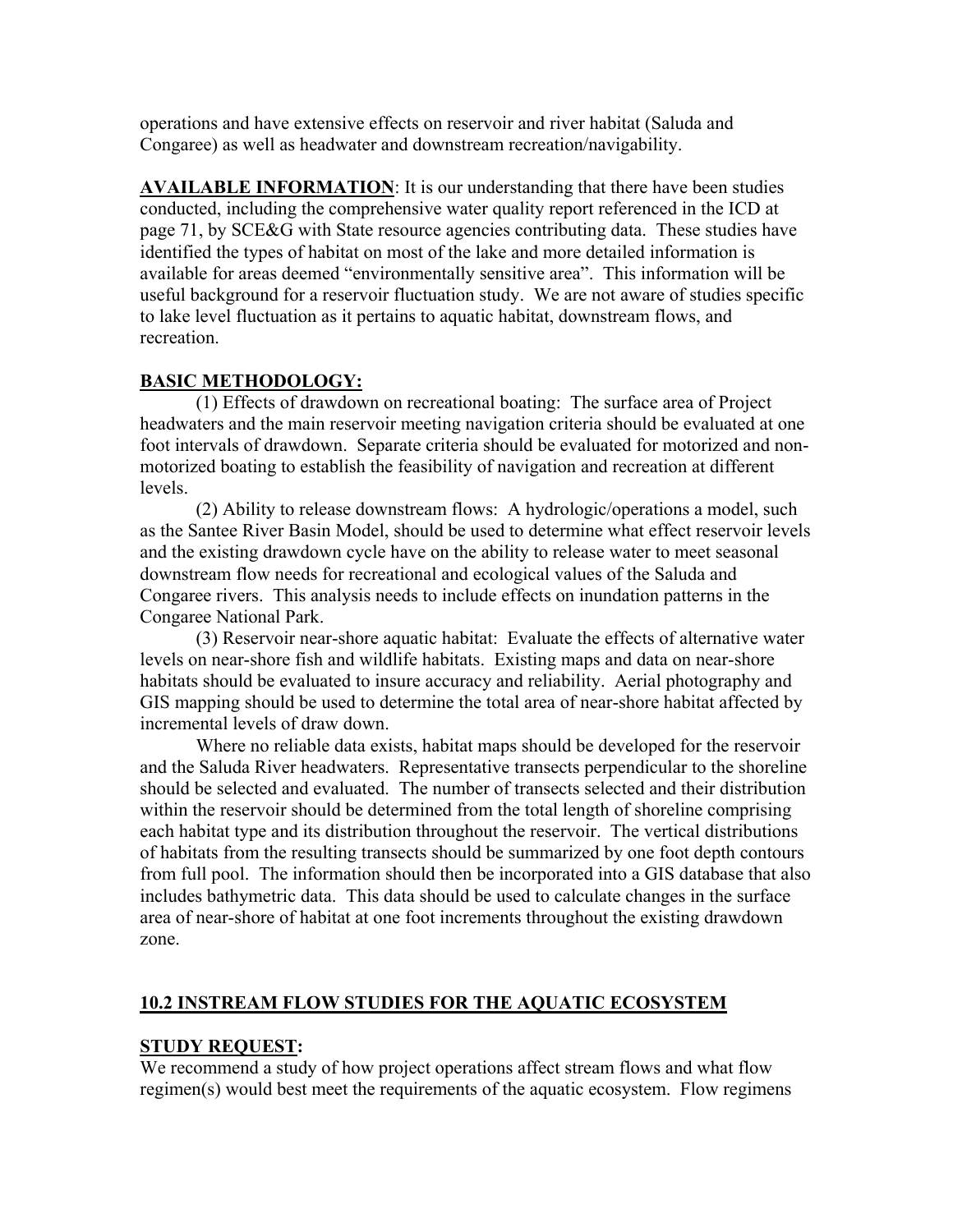should be assessed for the Saluda River and the confluence area. Flow regimens should be identified that fully support all lifestages of aquatic biota including spawning, juvenile and adult habitat requirements, and flows for upstream and downstream fish migrations. Flows that attain aquatic habitat values over inter-annual and intra-annual periods that approximate those which would occur under the natural hydrograph should be determined.

**PUBLIC INTEREST:** Sufficient instream flow below project dams for aquatic biota is clearly in the public interest and is reflected in the state and federal laws, and in policies and guidance of state and federal agencies charged with protecting these resources for the public good.

**NEXUS TO PROJECT:** Project operations alter the hydrograph; the timing, duration, magnitude, frequency and rate of change of stream flows in the segments listed above; and thereby directly affect habitat and migration needs of aquatic biota. Project operations affect virtually all stream flow in the Saluda River and approximately onethird of the stream flow of the Congaree River.

**AVAILABLE INFORMATION:** An instream flow study (Isely, J.J., G. Jöbsis and S. Gilbert. 1995. *Instream flow requirements for fishes of the lower Saluda River*) was conducted at the Saluda by SCDNR and should serve as a basis from which to develop a study plan. There is also substantial information on the need for instream flows in scientific literature, state and federal agency policies, and in Comprehensive Plans filed with the FERC by the SCDNR including: Instream Flow Study, Phase I (1986), Instream Flow Study, Phase II (1988), South Carolina Instream Flow Studies: A Status Report (1989) and State Water Plan (1998).

Instream flow studies are anticipated for recreational boating, fishing and swimming, and for water quality and water supply needs. It is possible that portions of those studies could be combined with this study.

## **BASIC METHODOLOGY:**

• SCE&G should work with interested stakeholders to develop detailed a study plan. Study methods should be tailored to meet issues specific to individual stream segments. Multiple metrics will likely be needed at each study segment. Suitable study methods may include – Tennant Method, Instream Flow Incremental Methodology (IFIM), Indicators of Hydrologic Alteration (IHA), Range of Variability Approach (RVA), MesoHABSIM, wetted perimeter, dual flow analysis, etc.

• Sufficient number of transects will be needed for IFIM studies if used. Biota that needs to be addressed includes riverine and diadromous fish, macroinvertebrates, rocky shoals spider lilies, etc.

• Assessment should include seasonal base-flow needs, flows for fish passage, and high flows needed for channel maintenance and morphometry. Flows for floodplain inundation needs will be addressed below.

• Assessment of the interaction between water quality parameters (e.g. temperature and dissolved oxygen) and instream habitat quality for target species should be addressed.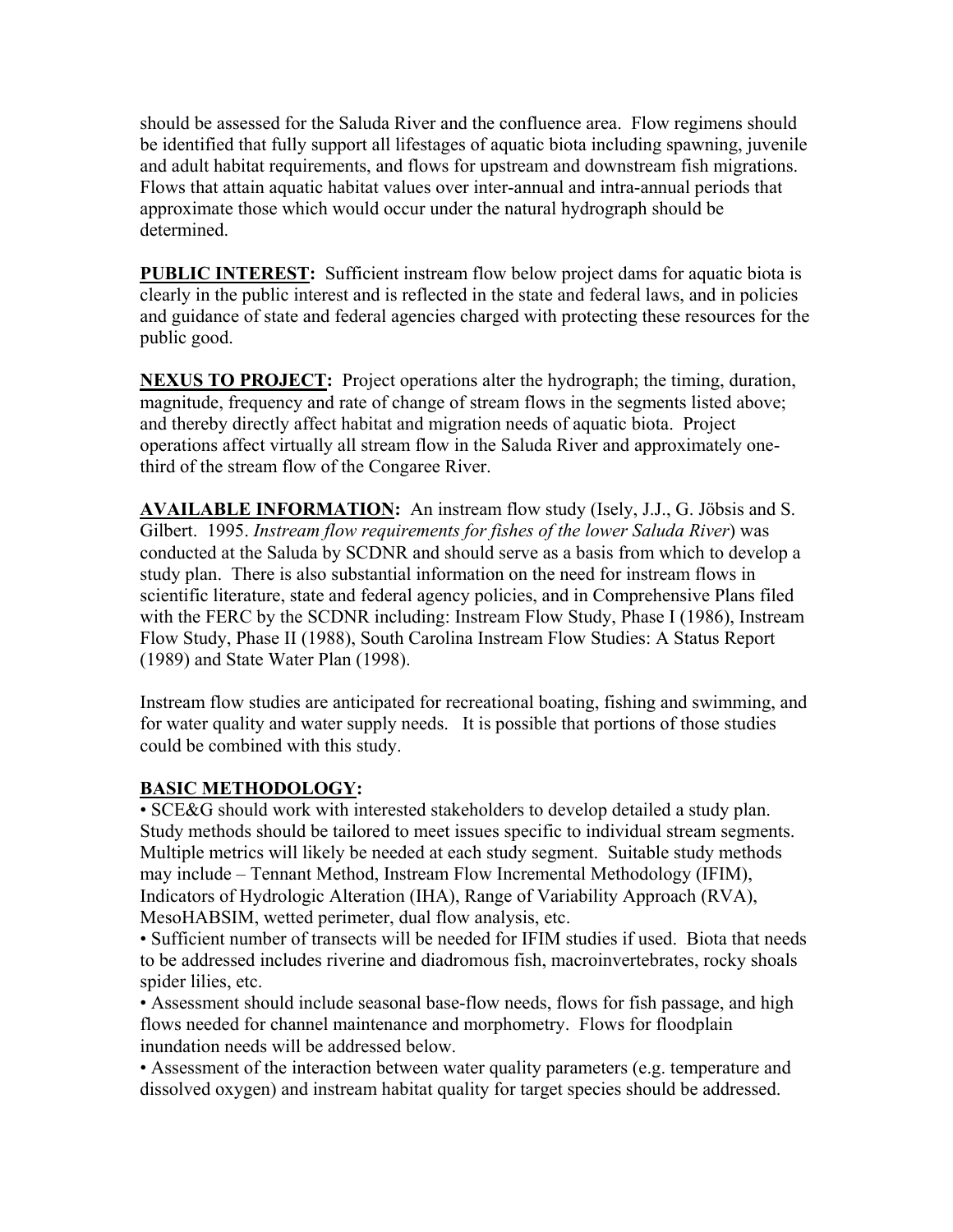• Assessment of hourly and daily flow variations resulting from project operations (i.e. peaking) and their effect on instream habitat quality for various lifestages should also be addressed.

### **10.2 FLOODPLAIN FLOW EVALUATIONS**

#### **STUDY REQUEST:**

We recommend a study to assess stream flows needed for incremental levels of floodplain inundation for the Congaree River including the Congaree National Park. Inventory of floodplain vegetation sufficient to represent the plant community along the affected river reaches is a central component of this study. The study should identify flow regimens and project operations that fully support the needs of floodplains, and their flora and fauna. Flow regimens that attain floodplain inundation and habitat values approximating those that would occur under the natural hydrograph over inter-annual and intra-annual periods should be determined.

**PUBLIC INTEREST:** Sufficient inundation of floodplains and enhancement of their bottomland habitats for botanical resources, and for aquatic and terrestrial fauna are clearly in the public interest; and are reflected in the policies and guidance of state and federal agencies charged with protecting these resources for the public good. The Congaree National Park is so designated because it contains North American's largest stands of virgin floodplain forest and its protection was determined to be in the public interest by Congress.

**NEXUS TO PROJECT:** Project operations alter the hydrograph; the timing, duration, magnitude, frequency and rate of change of stream flows and thereby the flooding regimen of bottomland habitats. Project operations affect virtually all stream flow in the Saluda River and approximately one-third of the stream flow of the Congaree River.

**AVAILABLE INFORMATION:** Numerous scientific and guidance publications are available regarding the effects of flow alterations on floodplains and their plant communities. Specific studies that are relevant to the Saluda Project include:

• Rikard, M. 1988. *Hydrologic and vegetative relationships of the Congaree National Swamp Monument*. Clemson University.

• Duke Power Company's Wateree River floodplain and water routing studies being conducted as part of the Catawba-Wateree relicensing.

• Rice, S.K. and Peet, R.K., 1997. *Vegetation of the lower Roanoke River floodplain.* The Nature Conservancy, Durham, North Carolina.

• Townsend, P.A. and Foster, J.R., 2002. *A synthetic aperture radar-based model to assess historical changes in lowland floodplain hydroperiod*. Water Resources Research 38 (7), pp. 20-1 to 20-10.

• Numerous floodplain assessment studies conducted by the Corps of Engineers for the St. Stephens Rediversion Project.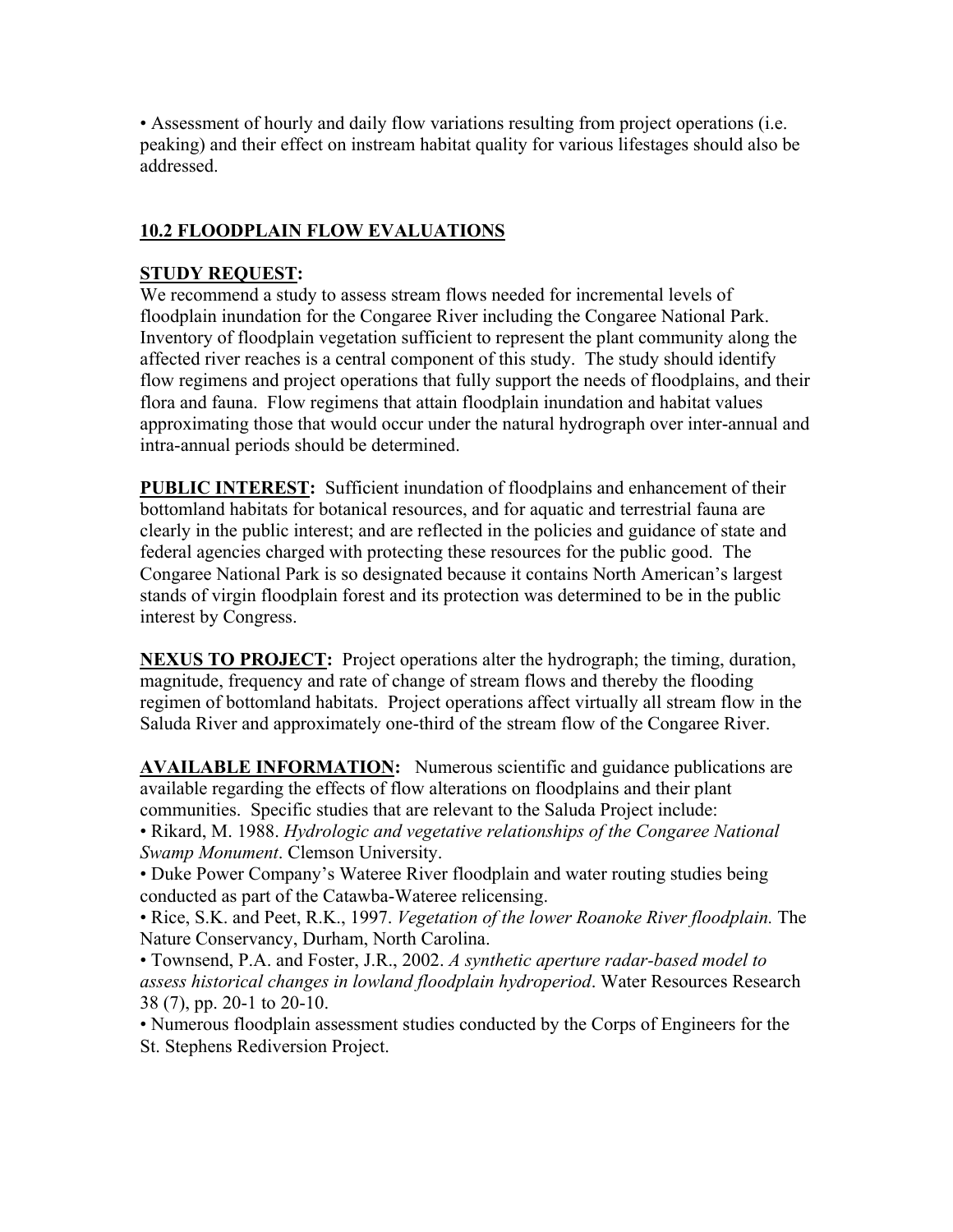• Comprehensive plans filed with FERC by the SCDNR including: Instream Flow Study, Phase I (1986), Instream Flow Study, Phase II (1988), South Carolina Instream Flow Studies: A Status Report (1989) and State Water Plan (1998).

## **BASIC METHODOLOGY:**

• SCE&G should work with interested stakeholders to develop detailed study plans. Study methods should be tailored to meet the specific floodplain characteristics of different river segments. Recommended methodology is:

**A**. Evaluation should be conducted using the steps outlined in the section entitled Floodplain Inundation Method in Instream Flows for Riverine Resource Stewardship (2002). This model consists of the following sequential steps:

• Determine representative floodplain cross-sectional elevations through (a) the Federal Emergency Management Agency (FEMA) and/or the U.S. Corps of Engineers (USACOE) flood risk maps; (b) topographic maps; (c) on-site surveys, including aerial photogrammetric techniques;

• Determine cross-section/stage-discharge relation by (a) measuring and surveying, (b) gage calibration rating table, or (c) gage records;

• Determine wetted perimeter versus discharge relation and inflection points for floodplain cross section;

• Tabulate phenology and inundation needs for floodplain and riparian vegetation and timing of floodplain-dependent life stages of fishes and other floodplaindependent fauna;

• Determine historical, unmodified hydrological timing, and magnitude of high flows:

• Evaluate surface connectivity between main channel and off-channel habitats such as oxbow lakes through review of information obtained in steps 1 and 2, above;

• Evaluate timing and duration needed to address biological needs tabulated in step 4 and historical hydrology, step 5;

• Develop flow recommendations and compare alternatives based on review of information from steps 5 to7.

**B**. Inventory of vegetative communities consistent with study methods included in Rice and Peet (1997) including:

• Tallies of tree species and stem densities by diameter class within 20 x 50 m plots;

• Sampling soil within 10cm of the litter layer, and performing standard analyses of nutrients, pH, base saturation, % organic matter, and bulk density;

• Derived geographic variables (floodplain elevation, distance to channel, distance to river mouth). Elevations will become available through Item C (below).

**C**. Remote inventory of floodplain inundation to evaluate the river discharge - floodplain inundation relationship along the affected floodplain reaches following the methods of Townsend (2002). This includes the following steps:

• Acquisition of Radarsat-1 Synthetic Aperture Radar scenes covering the area of interest, and spanning a minimum of three (3) different river discharges (high, medium, low flows);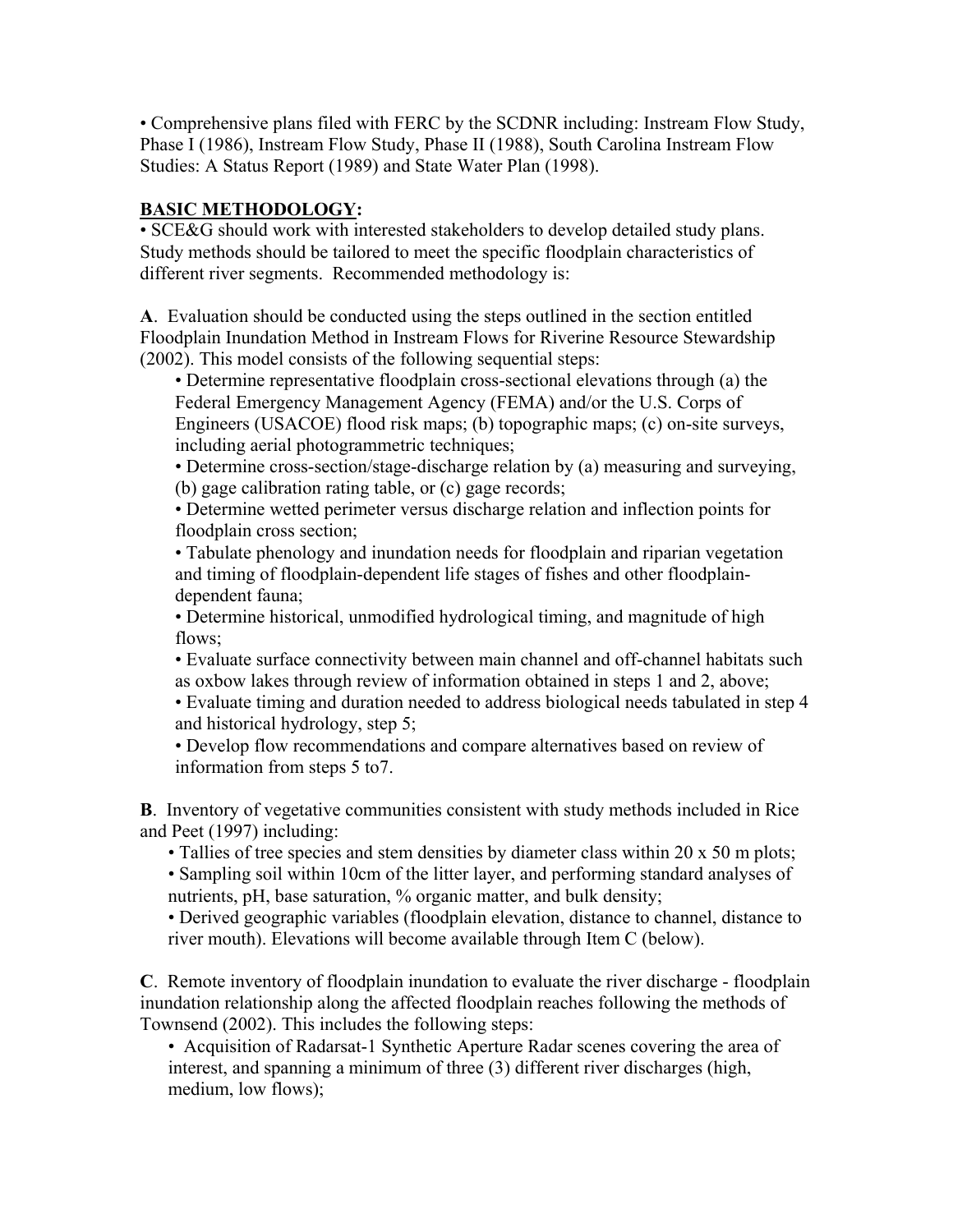• Using this data, a high resolution Digital Elevation Model of the floodplain is then created through interpolation of the discharge - flooded area relationship via GIS ArcInfo processing;

• Use transect information collected in (A) to calibrate and verify this model and its output.

#### **10.2 LOW INFLOW PROTOCOL STUDY STUDY REQUEST:**

A study is needed to determine how to balance water availability, reservoir levels and downstream flow requirements for all uses during periods of low flow. Specific areas to be assessed include public water supply, reservoir and river water quality, fish and wildlife habitat needs, power generation, etc.

## **PUBLIC INTEREST:**

The citizens of South Carolina have a direct interest in various water uses including uses for drinking water, recreation and fish and wildlife habitat. The balanced use of water resources during low flow periods is clearly in the public interest.

## **NEXUS TO PROJECT:**

The Project was developed to store water in order to operate hydropower facilities. How this stored water is allocated for other purposes is clearly related to the Project.

## **AVAILABLE INFORMATION:**

As detailed above the Conservation Groups are among several parties that have developed the Santee River Basin model. This is a comprehensive hydro operations and hydrologic model that can be used to assess alternative project operations under different water availability scenarios. The Saluda phase of the model is currently being developed and will soon be available. The model should prove a useful tool for developing low inflow protocol and appropriate balance of uses.

**BASIC METHODOLOGY:** Study the impact of low flow periods on Project operations and other water uses under existing and future scenarios. This study would then lead to the development of a low flow operations plan for Project, with involvement of the public, private and nonprofit sectors. The study should determine how to provide real time information on low flow conditions that can be used to trigger conservation measures and what flows are needed to protect water quality, aquatic habitat and water supply uses.

## **10.3.2.7 DIADROMOUS FISH STUDY**

**STUDY REQUEST:** We recommend a study of upstream and downstream diadromous fish passage at the project dam, the use of hatchery operations to augment existing stocks, and how to meet the stream flow and water quality requirements of these diadromous species. Alternatives should be developed to enhance diadromous fish populations by establishing access to historic spawning grounds and nursery areas, safe downstream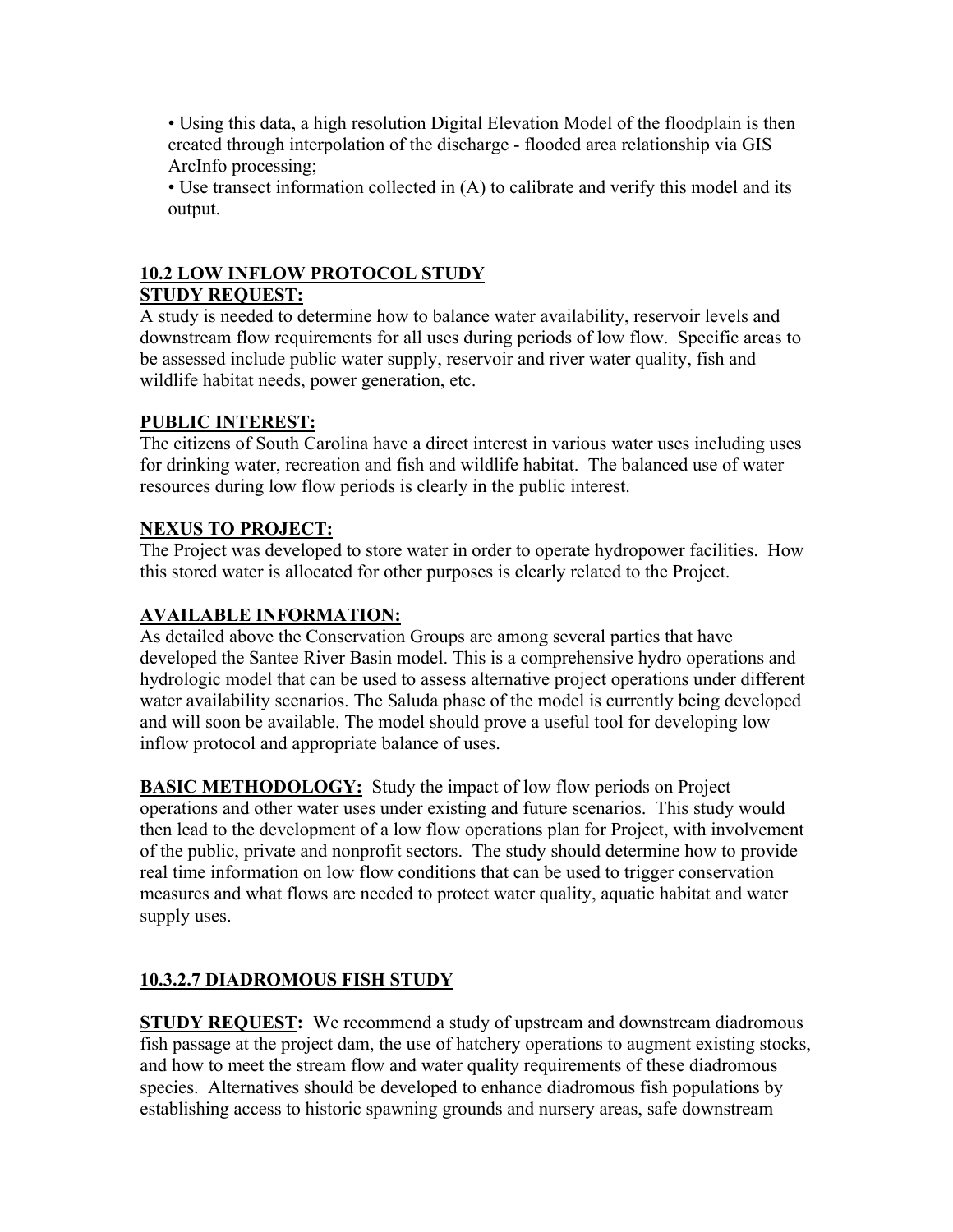passage, and improving stream flow and water quality. Part of this study should include cumulative impacts analysis of the Saluda Project on the diadromous fish stocks of the Santee-Cooper Basin.

**PUBLIC INTEREST:** Enhancement of diadromous fish populations is clearly in the public interest and is reflected in state and federal laws, as well as the policies and guidance of state and federal agencies charged with protecting these resources for the public good.

**NEXUS TO PROJECT:** Project's dam and operations directly affect upstream and downstream migration of and habitat quality for diadromous fish by blocking migrations, altering instream flows, and affecting water quality including dissolved oxygen and temperature.

**AVAILABLE INFORMATION:** Numerous scientific publications exist regarding enhancing diadromous fish populations by establishing fishways, and enhancing instream flow and water quality. Management plans for diadromous fish species that are pertinent to the Saluda Project include: Santee-Cooper Diadromous Fish Passage Restoration Plan by USFWS, SCDNR and NMFS which has been filed with FERC as a Comprehensive Plan; ASMFC plans for diadromous species including American Shad; and NMFS recovery plan for the federally endangered shortnose sturgeon.

We know of no information that specifically addresses Project effects on diadromous species, how best to establish fish passage at the dam, use of hatcheries and trap and truck methods to supplement existing stocks, instream flow requirements for these species in river segments and floodplain areas affected by project operations, or project-related water quality effects on these fish.

## **BASIC METHODOLOGY:**

• SCE&G should work with state and federal fisheries agencies, the Conservation Groups and other interested stakeholders to develop detailed study plans. Study methods should be tailored to meet the issues specific to individual reservoir and river segments. • Studies should focus on answering key fish passage and adult and juvenile migration issues in order to craft a specific and scientifically defensible plan to be included in the next license.

• Studies to be conducted by SCE&G should, at a minimum, include:

**A**. An evaluation of the feasibility and cost of the most promising fish passage technologies for upstream and downstream migration at the Project. SCE&G should provide conceptual design drawings, including hydraulic information, an estimate of construction, operation and maintenance costs for those designs and measures at each of the three projects. Specific options that should be studied, including a cost analysis for each alternative, include:

 - Upstream passage options to be evaluated should, at a minimum, include: Fishways

Trap and haul facilities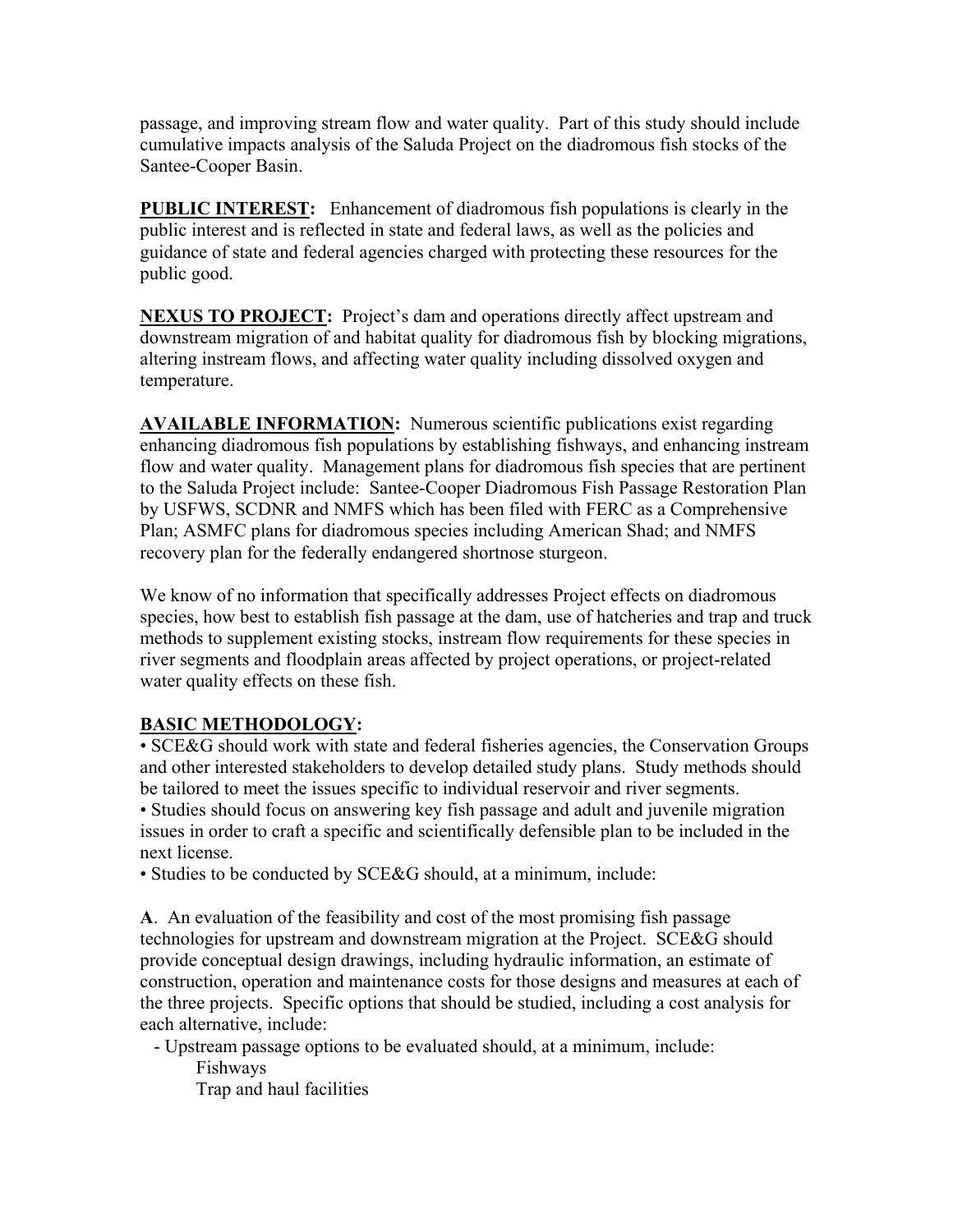Dam removal

 - Downstream passage options to be evaluated should, at a minimum, include: Spill gates Collection and bypass facilities Turbine intake screens Reservoir operations

**B**. A comprehensive analysis of entrainment of diadromous species. Entrainment in project turbines can be a significant source of fish mortality and affect efforts to reintroduce diadromous fishes. An analysis of entrainment at the Project is necessary to determine the separate and cumulative impacts on fish populations.

**C**. A thorough analysis of historic and current fish populations, and habitat conditions in the Saluda and Congaree rivers, and their tributaries. This should include an evaluation of diadromous fish habitat lost due to inundation behind the Project dam and an assessment of potential future habitat in the river and its tributaries. Such a study would provide important background information that will assist in the development of an effective reintroduction program. Also, the study results could then be used to identify potential limiting factors and their causes, and PM&E measures could be developed accordingly to improve the opportunity for a successful reintroduction program.

**D**. An evaluation of habitat conditions and availability under various operational scenarios including reservoir drawdown and run of river operations. The evaluation should rely on modeling, existing information, and field studies.

**E**. An evaluation of the feasibility and cost of hatchery operations to augment existing diadromous fish stocks.

**F**. A cumulative impacts analysis of the Project on the diadromous fish stocks of the Santee-Cooper Basin.

**G**. Evaluation of mitigation opportunities for ongoing impacts to diadromous and migratory riverine fish. An inventory of non-project dams that could be removed both within the project vicinity and in other reaches of the Congaree basin should be compiled after coordination with the stakeholders. Elimination of these barriers would help mitigate project impacts to these fishery resources.

All of this information is critical to determine the feasibility of reintroducing diadromous fish above the Project dam and to improve connectivity of resident fish populations in the Project area. Additional information and a complete study plan should be developed with state and federal agencies, the conservation Groups and other interested relicensing parties.

#### **Study Locations:**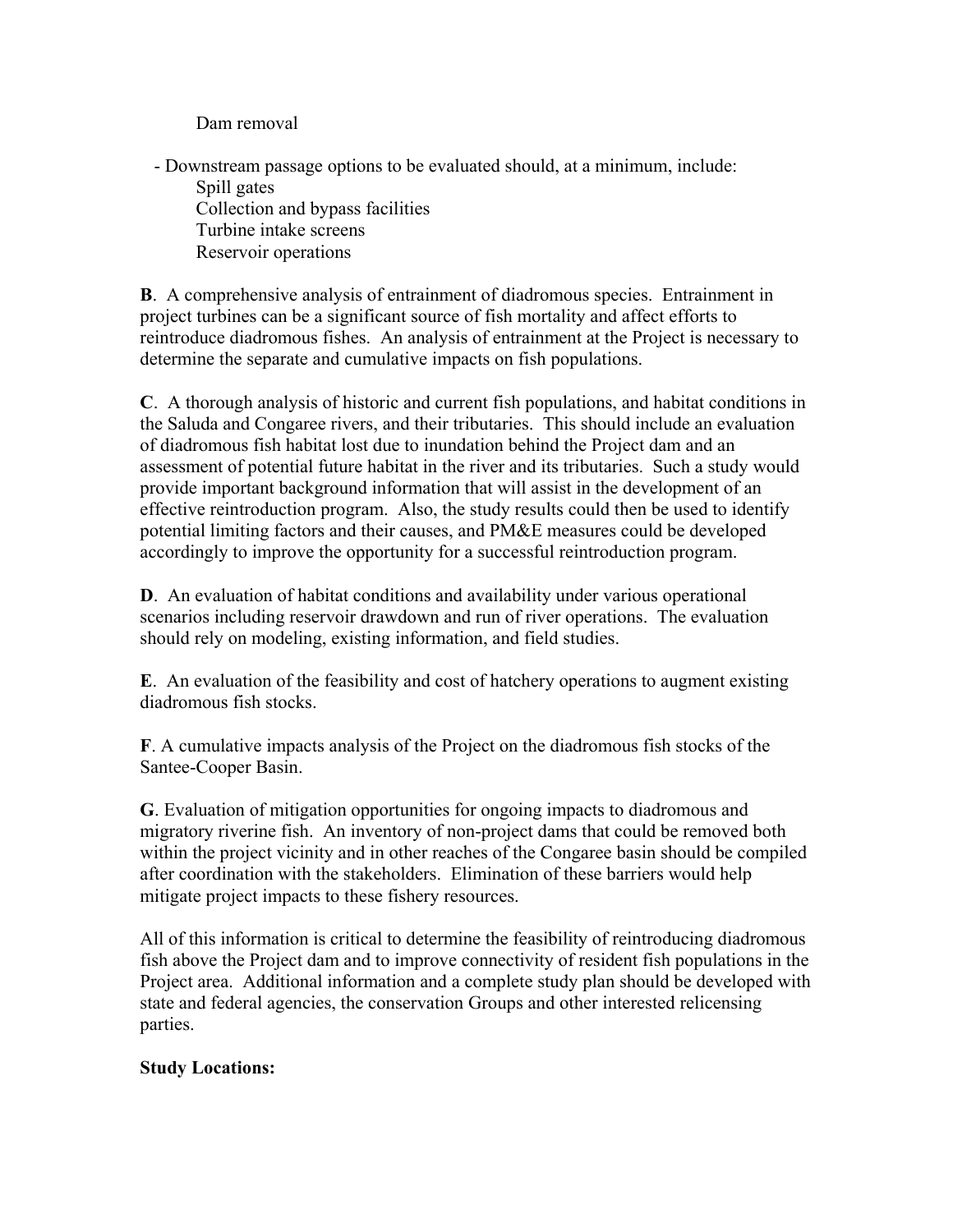• Upstream and downstream fish passage facilities have been identified as a priority of state and federal resource agencies and should be thoroughly assessed.

• Instream flow and water quality effects of project operations on all lifestages of diadromous fish should be addressed in the Saluda and Congaree rivers.

### **10.3.2.11 FRESHWATER MUSSEL STUDY**

#### **STUDY REQUEST:**

We recommend a study of freshwater mussels occurrences in the project vicinity and how project operation may affect existing and future populations. Alternatives should be developed to enhance mussel populations via project operations including the improvement of stream flow and water quality. Part of this study should include cumulative impacts analysis of the Saluda Project on mussel stocks of the Santee-Cooper Basin.

**PUBLIC INTEREST:** Enhancement of freshwater mussel populations is clearly in the public interest and is reflected in state and federal laws, as well as the policies and guidance of state and federal agencies charged with protecting these resources for the public good.

**NEXUS TO PROJECT:** Project's dam, reservoir and operations directly affect habitat quality for freshwater mussels by altering instream flows, impairing migrations of host fishes and affecting water quality including dissolved oxygen and temperature. Ongoing operation of the project will continue to have negative effects of native mussel habitat due to the impoundment of more than 30 miles of the Saluda River and additional miles of tributary streams.

**AVAILABLE INFORMATION:** We know of no information that specifically addresses distribution of mussels in the Project vicinity or Project effects on those species. The federally endangered mussel, Carolina heelsplitter, is known to occur in the counties surrounding the project.

#### **BASIC METHODOLOGY:**

• SCE&G should work with state and federal fisheries agencies, the Conservation Groups and other interested stakeholders to develop detailed study plans. Study methods should be tailored to meet the issues specific to individual reservoir and river segments. These areas include the Saluda River upstream of the dam, streams tributary to the reservoir, the Saluda River and its tributaries, and the Congaree River.

• Field surveys should be conducted in all habitats mentioned above. Shallow-water and deep-water surveying techniques should be employed

• An evaluation of habitat conditions and availability under various operational scenarios including reservoir drawdown and run of river operations. The evaluation should rely on modeling, existing information, and field studies.

• A cumulative impacts analysis of the Project on the freshwater mussels of the Santee-Cooper Basin.

• Evaluation of mitigation opportunities for ongoing impacts.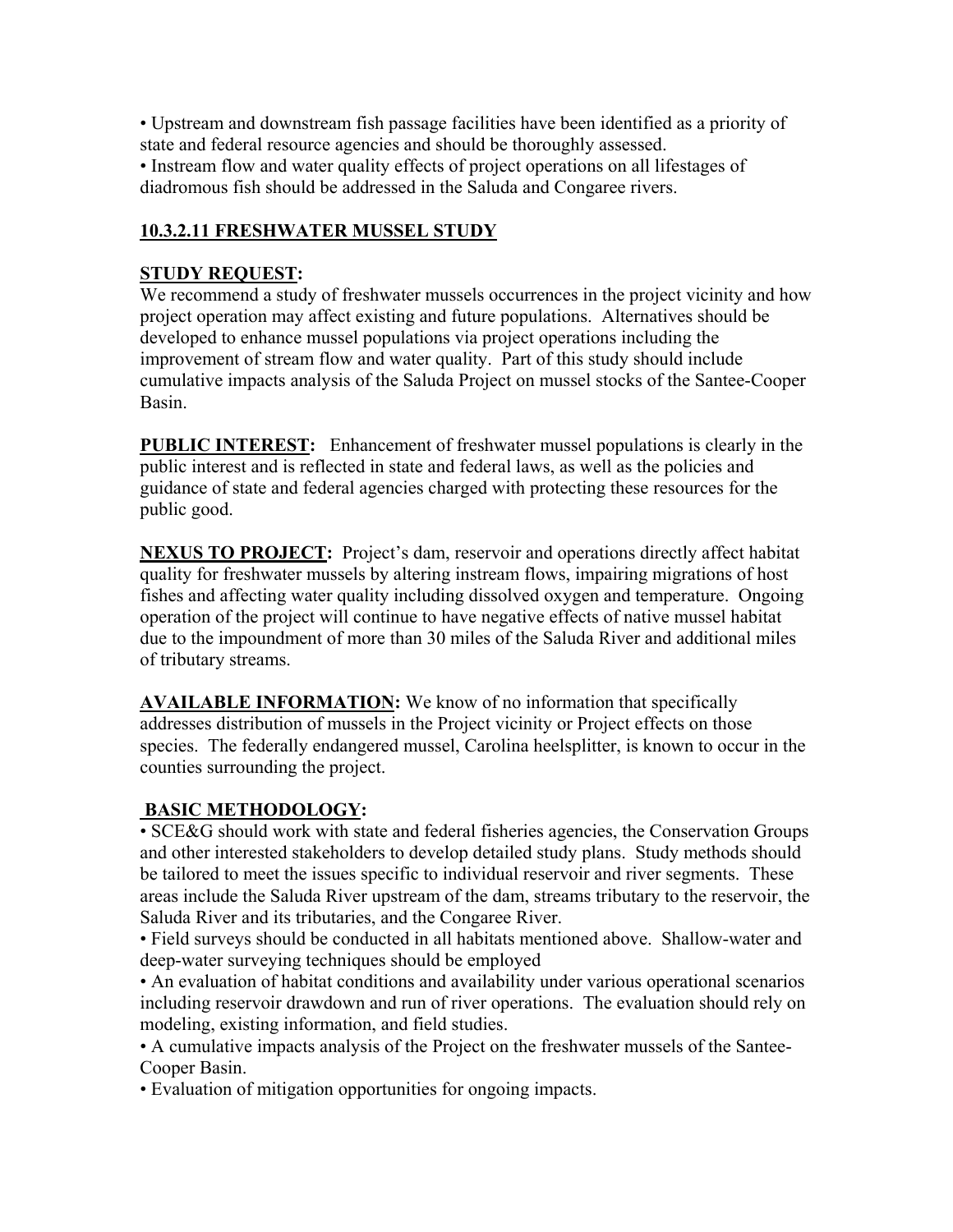## **10.3.2.12 RARE, THREATENED, AND ENDANGERED SPECIES/HABITAT STUDY**

**STUDY REQUEST**: We recommend a study that assesses the current condition of rare, threatened, and endangered species (RT&E), how project operation affects those species, and how project operations can be modified to protect, restore, or enhance those populations.

**PUBLIC INTEREST:** The public has a significant interest in the protection, restoration and enhancement of RT&E species. Legislative and Congressional intent to further this public interest is clearly reflected in the state and federal legislation such as the South Carolina Pollution Control Act, South Carolina Endangered Species Conservation Act and the Federal Endangered Species Act.

**NEXUS TO PROJECT**: The project affects RT&E species by the ongoing impoundment of the river. The project operations result in a stream flow that is significantly different from natural flow conditions and prevents species from utilizing historic habitats. These altered conditions have created documented problems with water quality and other habitat variables that affect RT&E species. Under section  $7(a)(1)$  of the Endangered Species Act, FERC, like any other federal agency, must protect and contribute to the recovery of all threatened and endangered species affected by their actions. Under ESA section  $7(a)(2)$ , FERC must, in consultation with the Fish and Wildlife Service and the National Marine Fisheries Service, ensure that any action it authorizes, funds, or implements is not likely to jeopardize the continued existence of a listed species or result in the destruction or adverse modification of designated critical habitat. The agency is further required to use the best available data in this analysis. It should be noted that unlike FERC relicensing, the baseline for ESA analysis is the historically existing conditions, not the project as it exists at the time of relicensing.

In issuing a Section 401 water quality certification as required by the Clean Water Act, the South Carolina Department of Health and Environmental Control must not issue the certification if the proposed activity will adversely impact RT&E species. Specifically, South Carolina regulation 61-101 requires SCDHEC to evaluate project effects on rare, threatened or endangered species and section  $F(5)(c)$  of those regulations states "Certification will be denied if the proposed activity adversely impacts waters containing State or Federally recognized rare, threatened, or endangered species."

**AVAILABLE INFORMATION**: Substantial information exists regarding the presence of RT&E species in the project area. Some of the species present in the area include the federally endangered shortnose sturgeon and wood stork, the American Eel which is currently being evaluated for federal listing, and the globally endangered rocky shoals spider lily. The shortnose sturgeon has been documented in the Congaree River and at the confluence of the Broad and Saluda rivers. Both areas are influenced by project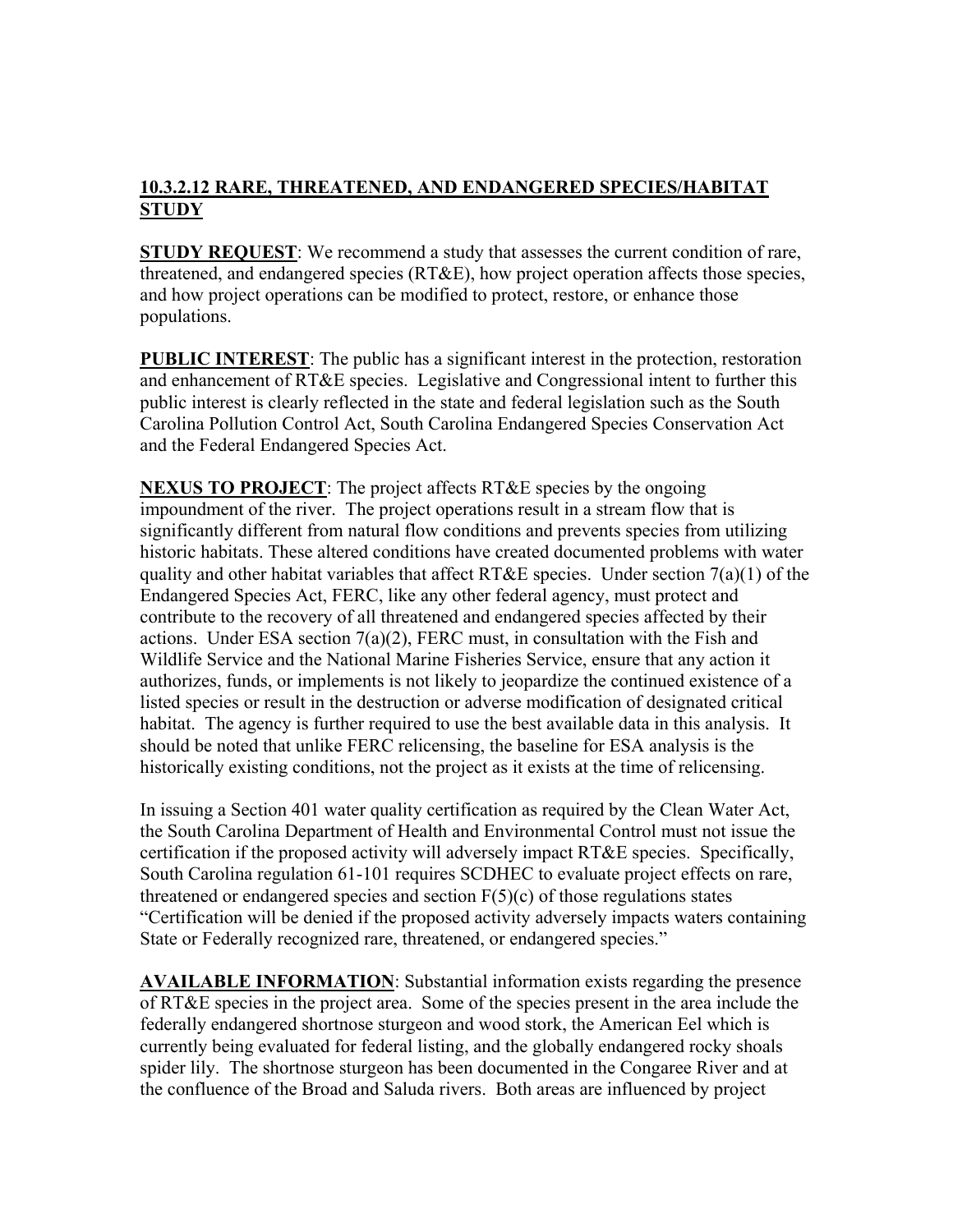operations. The wood stork has been documented in the upper reaches of the reservoir where project operations have a direct effect on foraging habitat. The rocky shoals spider lily has been documented at the confluence of the Saluda and Broad rivers and possibly exists on the lower Saluda closer to the dam. Other species that may be present in the area are listed in the comments of the U.S. Fish and Wildlife Service. The Conservation Groups recommend that project effects on all of these species be studied and hereby incorporate that list by reference into our comments.

**BASIC METHODOLOGY**: The RT&E study should be conducted by comparing the habitat requirements for these species with available habitat types within the action area of the project, including downstream river reaches affected by project operations. Where habitat in the affected project area overlap with the habitat requirements of an RT&E species a well conceived study, designed in coordination with applicable state and federal agencies should be conducted. All studies should account for direct, indirect and cumulative effects of project operations.

Several RT&E species are already known to be in the action area. Our initial recommendations for studying those species as follows:

- 1. Shortnose sturgeon: The study should include gillnet and electrofishing sampling. Weekly sampling should occur during the months of January through June. These methods should be employed in the Saluda River, at the confluence of the Saluda and Broad rivers and in the Congaree River.
- 2. Rocky shoals spider lily: Plant surveys should be conducted by a qualified botanist during the flowering or fruiting periods of the species. These methods should be employed in the Saluda River, at the confluence of the Saluda and Broad rivers and in the Congaree River.
- 3. Wood storks: Surveys for the wood stork should occur throughout the year with an emphasis on summer and fall months when the birds have been previously observed in the project vicinity. Occurrences of the species should be documented and mapped using GPS and GIS technologies. As detailed in the (list reservoir flux study here), project effects on habitat availability should be assessed.
- 4. American eel: The study should include use of various eel traps and electrofishing. These methods should be employed at the dam, in the Saluda River, at the confluence of the Saluda and Broad rivers and in the Congaree River.

## **14.0 RECREATIONAL USES AND NEEDS STUDY**

**STUDY REQUEST:** We recommend a study to assess the current and future recreational uses and needs of the project area over the term of the proposed license, specifically in the Saluda River below the dam and in the Saluda River at the reservoir headwaters. The study is needed to determine the best locations for additional public access points and to identify what facilities are needed at what locations such as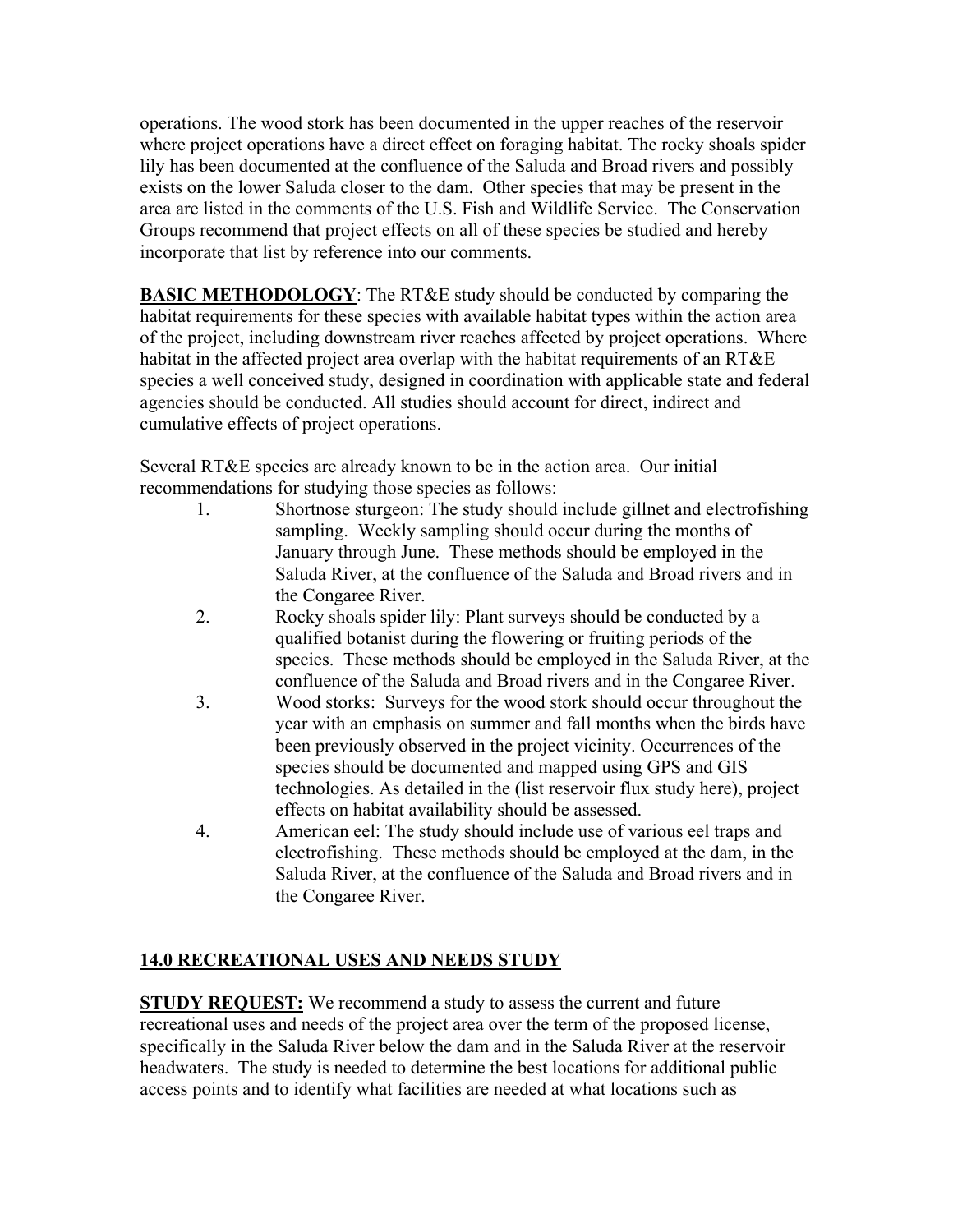launching and parking, handicap access, shoreline/river fishing access for non-boat owners, and any necessary signage to inform the public and protect health and safety.

**PUBLIC INTEREST:** The public has significant interest in assuring they have sufficient access to the public waters of the Saluda River and headwater section of the reservoir.

**NEXUS TO PROJECT**: Project operations directly affect public access to the Saluda River. FERC regulations require that recreational interests be considered and the current and future use of public recreation sites directly impacts this analysis.

**AVAILABLE INFORMATION**: The ICD identifies existing public and private recreation sites and states the total number of visitors to the area. The lower Saluda state scenic river plan identifies recreation locations and other amenities needed for that river segment.

**BASIC METHODOLOGY**: The study should determine recreational use on a sitespecific basis and identify what facilities are needed to meet needs and make these reaches more accessible. The study should determine current use numbers and develop projections for future use based on population growth statistics. Also, the study should determine the relative percentage of visitors to each site that engage in each type of recreation (e.g. 10% of people come to swim, 25% to fish, 25% to paddle). The study should assess put-in and take-out points and portages for canoes. Currently there is no take out or portage above millrace rapids, effectively requiring all boaters to run the dangerous rapid or trespass on private land. An analysis of flows for each type of recreation (fishing, power boating, paddling, swimming) should be conducted and is described in the Recreational Flow Study section.

#### **14.2.2 RECREATION FLOW STUDY:**

We recommend that SCE&G develop a plan and conduct a study to address Project effects on instream flow and recreation in the Saluda and at the Congaree River headwaters. This study is needed because dam operations alter downstream flows, and the rate at which discharge and water surface elevation changes occur. Such conditions reduce the quantity and quality of recreational opportunities downstream of Project facilities. We recommend determining flow levels in the rivers required for: 1) enhancing recreational opportunities for anglers, paddlers, and swimmers; and 2) ensuring the safety of the public as they pursue these recreational opportunities. These studies are also needed to determine the flow levels/dam operations that will allow use of canoes and kayaks from the Saluda Dam, through the confluence and into the Congaree River. An additional objective of recreation flow studies is to provide information to develop a system to timely inform the public of flow release schedules and a warning system to inform river users of changes in river flows and potentially hazardous conditions. This is addressed in a separate section 7.4.5.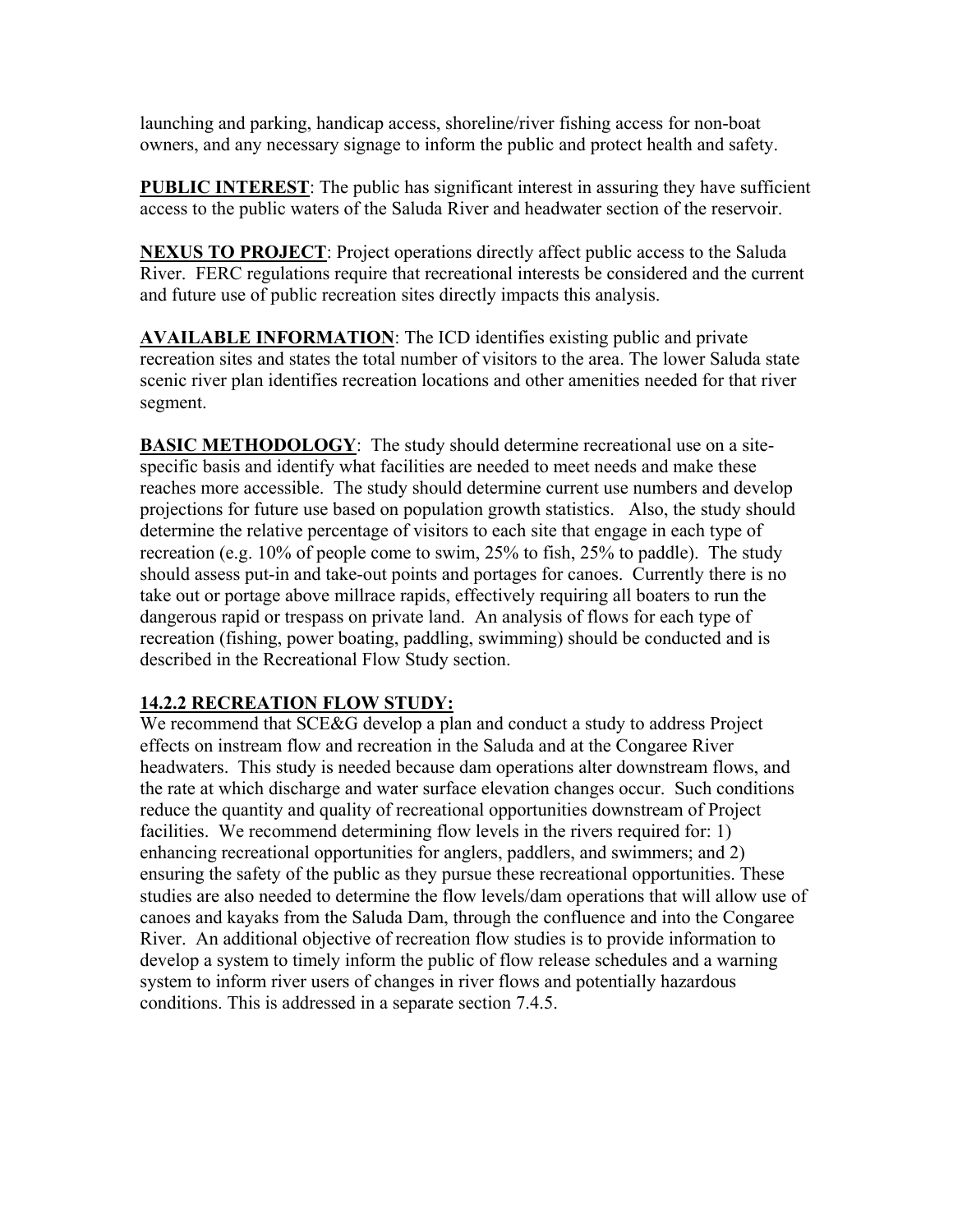### **PUBLIC INTEREST:**

The areas listed are all used for public recreation, and would be more widely used if flow conditions made the rivers more accessible and safer for use by anglers, boaters and swimmers. Public interest in public recreational uses is explicit.

### **NEXUS TO PROJECT:**

Operation of the Saluda Project controls virtually all flow of the Saluda River and approximately one-third of the flow at the confluence and in the Congaree River. Not only does the project control water volume, but it also controls the timing and duration of flows needed to meet recreational requirements.

### **AVAILABLE INFORMATION:**

Some navigation flow data is available from instream flow studies conducted by SCDNR. Additional information is available through the Lower Saluda Scenic River Advisory Council and the River Alliance.

## **BASIC METHODOLOGY:**

The quality of boating, fishing and swimming experiences should be studies at incremental levels of water flow released from the dam. The study should employ users with varying levels of expertise for each recreation type. Study participants should rate their recreational experiences at different flow levels to evaluate how future project operations can better meet public recreation needs. Safety of recreational users under the full range of Project operations should also be assessed.

## **15.1 SHORELINE MANAGEMENT PLAN AND ALTERNATIVES STUDY**

**STUDY REQUEST**: We recommend a study of shoreline classifications at Lake Murray and classification of project lands along the Saluda River downstream of the dam.

**PUBLIC INTEREST**: Ensure adequate balance of shoreline uses is achieved in the future, and that impacts from Licensee's shoreline decisions are consistent with public values and desired public outcomes such as water quality, fisheries, erosion control, terrestrial habitat, aesthetics, and recreation. The existing SMP may be inconsistent with maximizing public benefits because extensive areas within the project boundary are slated for private development and de facto privatization of the existing 75- foot buffer.

**NEXUS TO PROJECT**: The Shoreline Management Plan should result in uses achieving maximum public benefit. A project approved by the FERC must be "best adapted to a comprehensive plan for improving or developing a waterway or waterways for the use or benefit of interstate or foreign commerce, for the improvement and utilization of waterpower development, for the adequate protection, mitigation, and enhancement of fish and wildlife (including related spawning grounds and habitat), and for other beneficial public uses, including irrigation, flood control, water supply, and recreational and other purposes…" and the FERC must give equal consideration to power and non-power values. (FPA Section  $10(a)(1)$  and FPA Section 4(e).